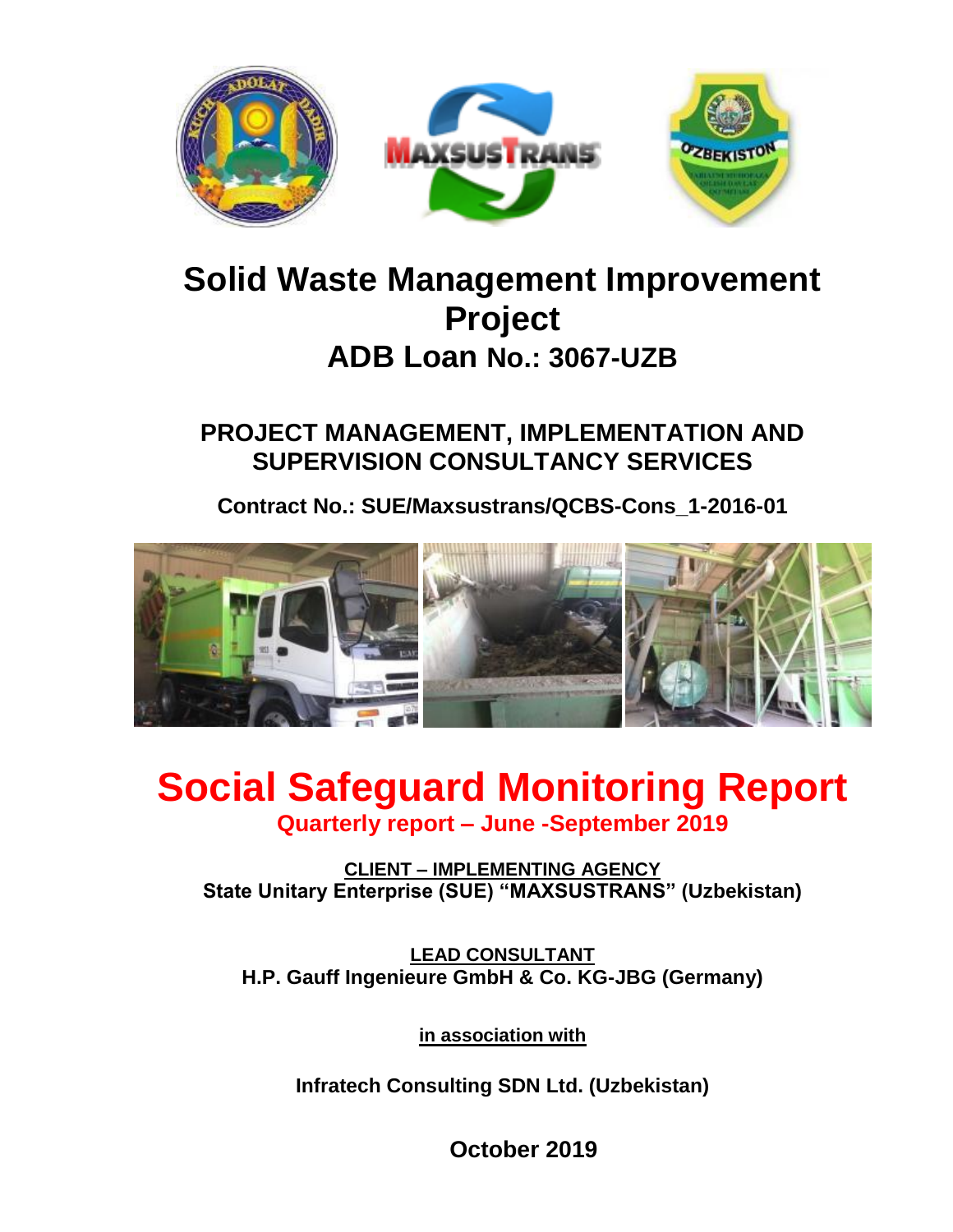



# Social Safeguard Monitoring Report

Quarterly report: June – September 2019

Project No: 45366 ADB Loan 3067-UZB October 2019

# UZB: Solid Waste Management Improvement Project (SWMIP) Financed by the ADB

*This document is prepared by JV «H.P. Gauff Ingenieure GmbH & Co. KG – JBG- (Germany) and Infratech Consulting SDN Ltd. (Uzbekistan)» for State Unitary Enterprise «Maxsustrans», Khokimiyat of Tashkent city and ADB. This report is a document of the Borrower.*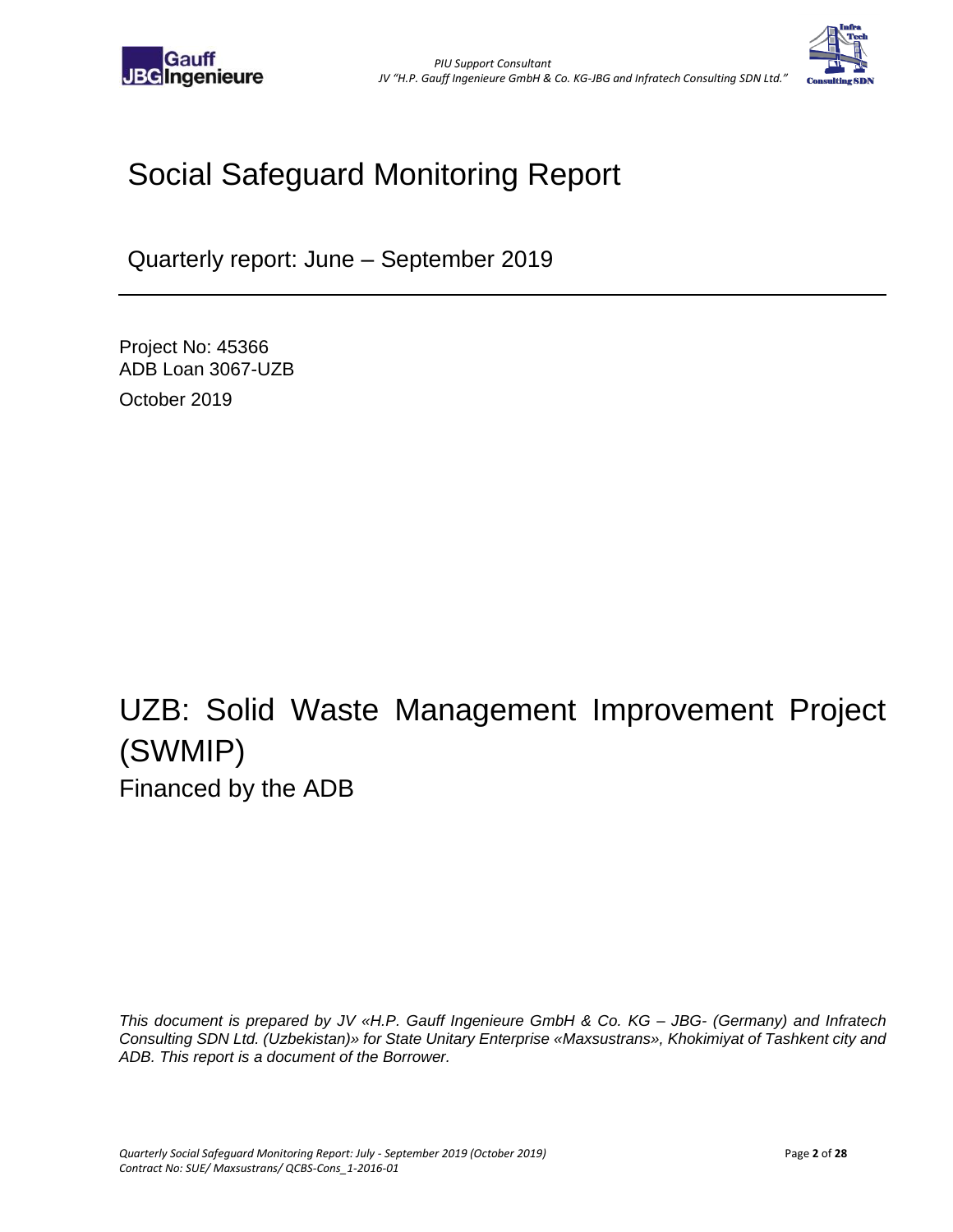<span id="page-2-0"></span>



### **Abbreviations**

|                          | Asian Development Bank                             |
|--------------------------|----------------------------------------------------|
|                          | Affected Household                                 |
| $\blacksquare$           | <b>Affected Person</b>                             |
|                          | <b>Correction Action Plan</b>                      |
| $\overline{\phantom{a}}$ | <b>Executing Agency</b>                            |
|                          | <b>Grievance Focal Point</b>                       |
| $\sim$                   | Government of Uzbekistan                           |
| $\sim$                   | Grievance Redress Mechanism                        |
| $\sim$ 100 $\mu$         | Hectare                                            |
|                          | Implementing Agency                                |
| $\sim 100$               | <b>Involuntary Resettlement</b>                    |
|                          | Informal Waste Picker                              |
|                          | Land Acquisition and Resettlement Plan             |
| $\blacksquare$           | Ministry of Finance                                |
|                          | <b>Municipal Solid Waste</b>                       |
|                          | <b>Operation and Maintenance</b>                   |
|                          | <b>Project Implementation Unit</b>                 |
| $\sim$                   | <b>Project Preparatory Technical Assistance</b>    |
| $\overline{a}$           | Sanitary Landfill                                  |
|                          | Social safeguard and Environmental Monitoring plan |
|                          | Solid Waste Management                             |
|                          |                                                    |

#### **NOTE**

In this report, "\$" refers to United State dollars (USD) and UZS refers to Uzbekistan sum.

#### **CURRENCY EQUIVALENTS**

(as on the day of October 17, 2019)

Currency Unit - sum (UZS) UZS 1,000.00 = \$0.1057  $$1.00 = UZS 9455.24$ 

This social safeguard monitoring report is a document of the borrower. The views expressed herein do not necessarily represent those of ADB's Board of Directors, Management, or staff, and may be preliminary in nature.

In preparing any country program or strategy, financing any project, or by making any designation of or reference to a particular territory or geographic area in this document, the Asian Development Bank does not intend to make any judgments as to the legal or other status of any territory or area.

As per ADB Safeguard Policy Statement (2009) and the Operations Manual section on safeguard policy (OM F1), borrowers/clients are required to establish and maintain procedures to monitor the status of implementation of social safeguards management and ensure progress is made towards the desired outcomes.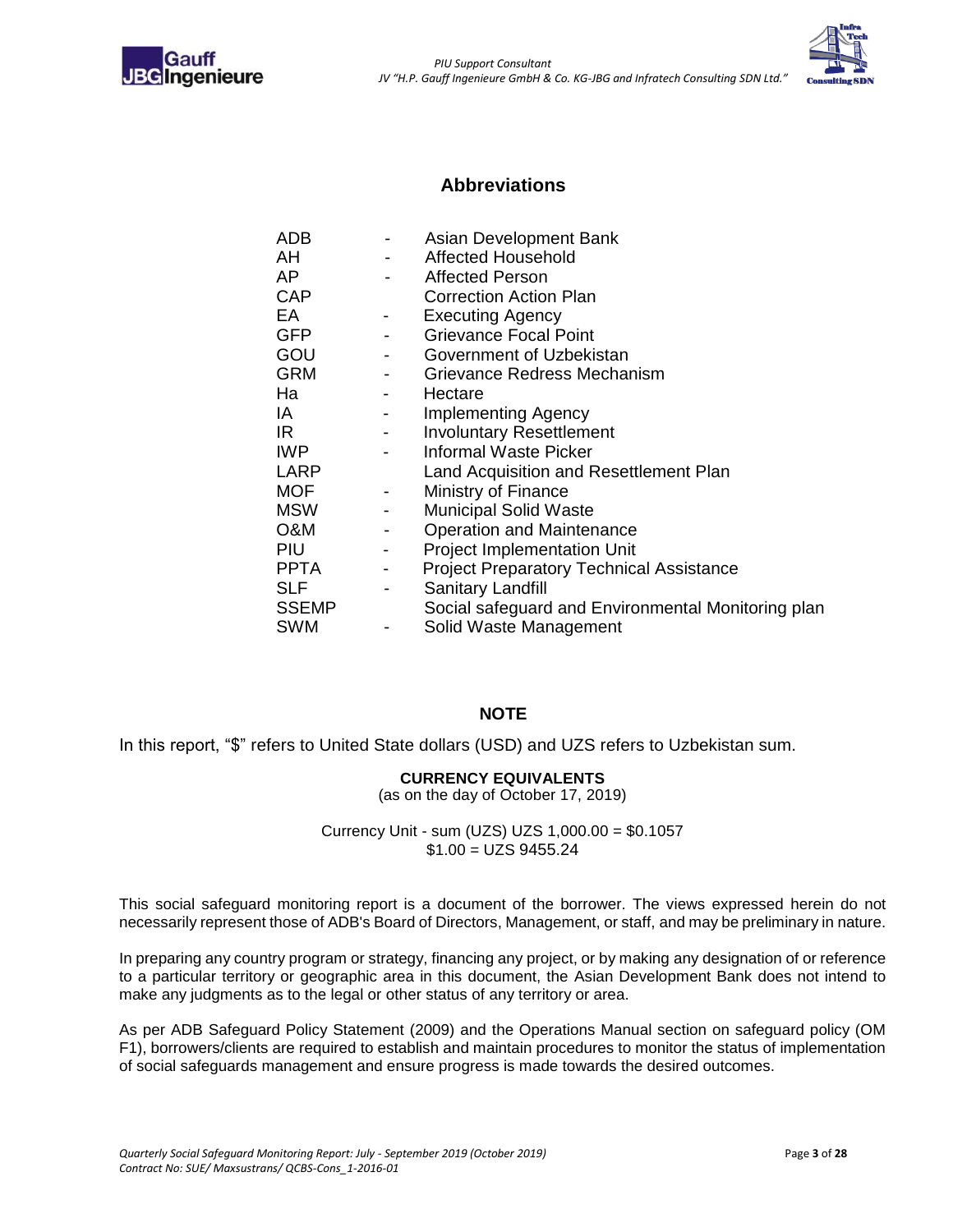



### **Glossary**

- <span id="page-3-0"></span>**Compensation** Payment in cash or kind for an asset to be acquired or affected by a project at replacement cost.
- **Affected Persons** Affected persons (APs) are those who experience full or partial, permanent or temporary physical displacement (relocation, loss of residential land, or loss of shelter) and economic displacement (loss of land, assets, access to assets, income sources, or means of livelihoods) resulting from (i) involuntary acquisition of land, or (ii) involuntary restrictions on land use or on access to legally designated parks and protected areas. APs could be of three types: (i) persons with formal legal rights to land lost in its entirety or in part; (ii) persons who lost the land they occupy in its entirety or in part who have no formal legal rights to such land, but who have claims to such lands that are recognized or recognizable under national laws; and (iii) persons who lost the land they occupy in its entirety or in part who have neither formal legal rights nor recognized or recognizable claims to such land.
- **Entitlement** The range of measures comprising cash or kind compensation, relocation cost, income rehabilitation assistance, transfer assistance, income substitution, and relocation which are due to /business restoration which are due to AH, depending on the type and degree nature of their losses, to restore their social and economic base. All entitlements will be given to all affected households as per the entitlement matrix.
- **Khokimiyat** Local government authority that interfaces between local communities and the government at the regional and national level. It has ultimate administrative and legal authority over local populations residing within its jurisdiction.
- **Land acquisition** The process whereby a person is compelled by a public agency to alienate all or part of the land s/he owns or possesses, to the ownership and possession of that agency, for public purposes, in return for fair compensation.
- **Mahalla** Is a local level community-based organization recognized official by the GoU that serves as the interface between state and community and is responsible for facilitating a range of social support facilities and ensuring the internal social and cultural cohesiveness of its members. Mahalla leaders are elected by their local communities.
- **Meaningful Consultation** A process that (i) begins early in the project preparation stage and is carried out on an ongoing basis throughout the project cycle; (ii) provides timely disclosure of relevant and adequate information that is understandable and readily accessible to affected people; (iii) is undertaken in an atmosphere free of intimidation or coercion; (iv) is gender inclusive and responsive, and tailored to the needs of disadvantaged and vulnerable groups; and (v) enables the incorporation of all relevant views of affected people and other stakeholders into decision making, such as project design, mitigation measures, the sharing of development benefits and opportunities, and implementation issues.
- **Illegal** HHs that are not registered their business, agriculture, residential and orchard and those who have no recognizable rights or claims to the land that they are occupying and includes people using private or state land without permission, permit or grant i.e. those people without legal lease to land and/or structures occupied or used by them. ADB's policy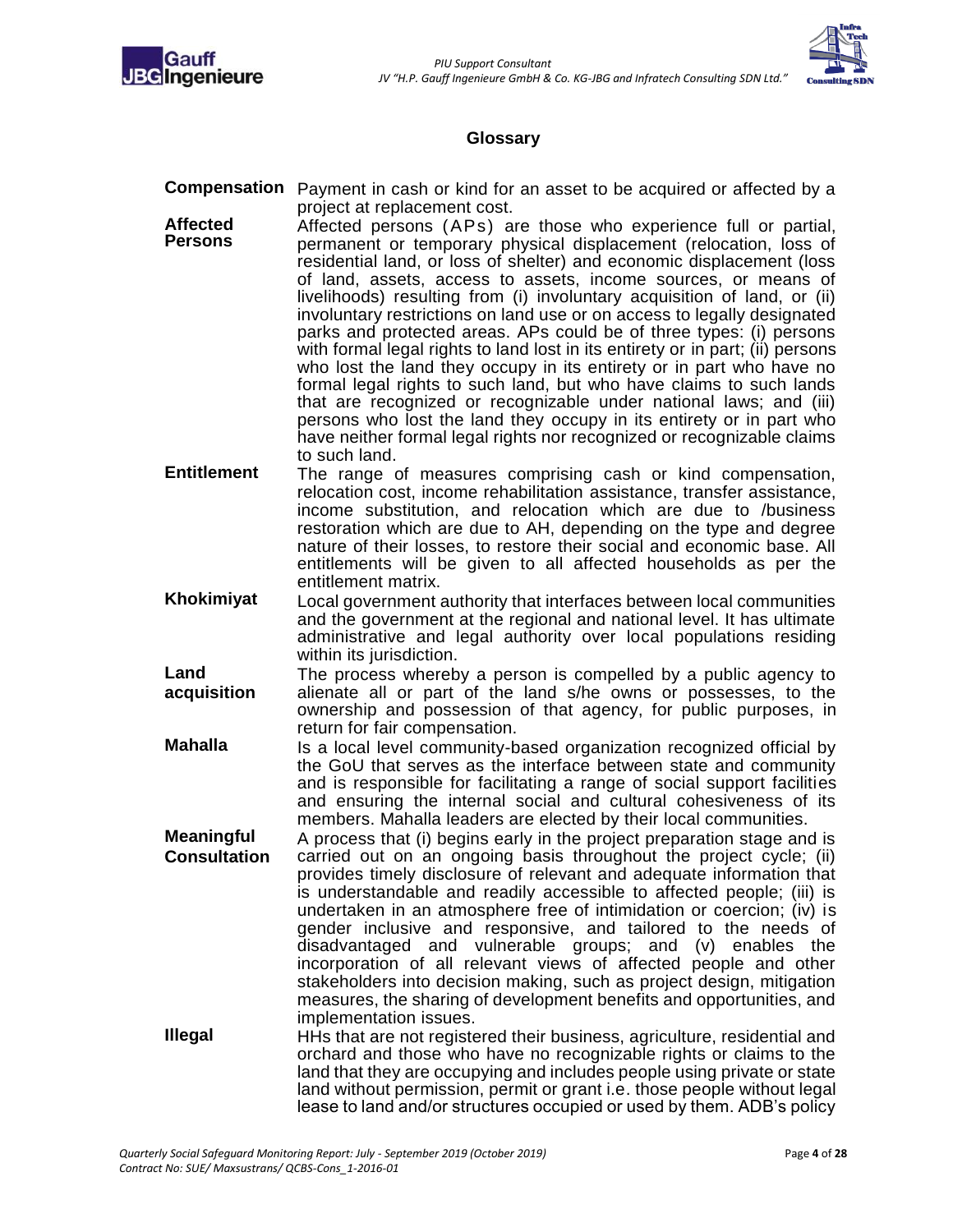



explicitly states that such people are entitled to compensation for their non-land assets.

**Replacement cost** Replacement cost is the principle to be complied with in compensating for lost assets. Calculation of which should include: (i) fair market value; (ii) transaction costs; (iii) interest accrued, (iv) transitional and restoration costs; and (v) other applicable payments, if any. Where market conditions are absent or in a formative stage, APs and host populations will be consulted to obtain adequate information about recent land transactions, land value by types, land titles, land use, cropping patterns and crop production, availability of land in the project area and region, and other related information. Baseline data on housing, house types, and construction materials will also be collected. Qualified and experienced experts will undertake the valuation of acquired assets. In applying this method of valuation, depreciation of structures and assets should not be taken into account. **Significant** 200 people or more will experience major impacts, which are defined as;

**impact** (i) being physically displaced from housing, or (ii) losing 10% or more of their productive assets (income generating).

**Vulnerable Households** Low-income households, female-headed households with fewer than 2 adult income- earners, the elderly headed with unemployed family members, and disabled.

**Leaseholder** Legal entity (registered farm) running agricultural production with the use of land plots granted to him on a long-term lease. Lease term is limited up to fifty years but not less than for ten years. Leaseholder cannot sell - buy, mortgage, sublease present, exchange the land.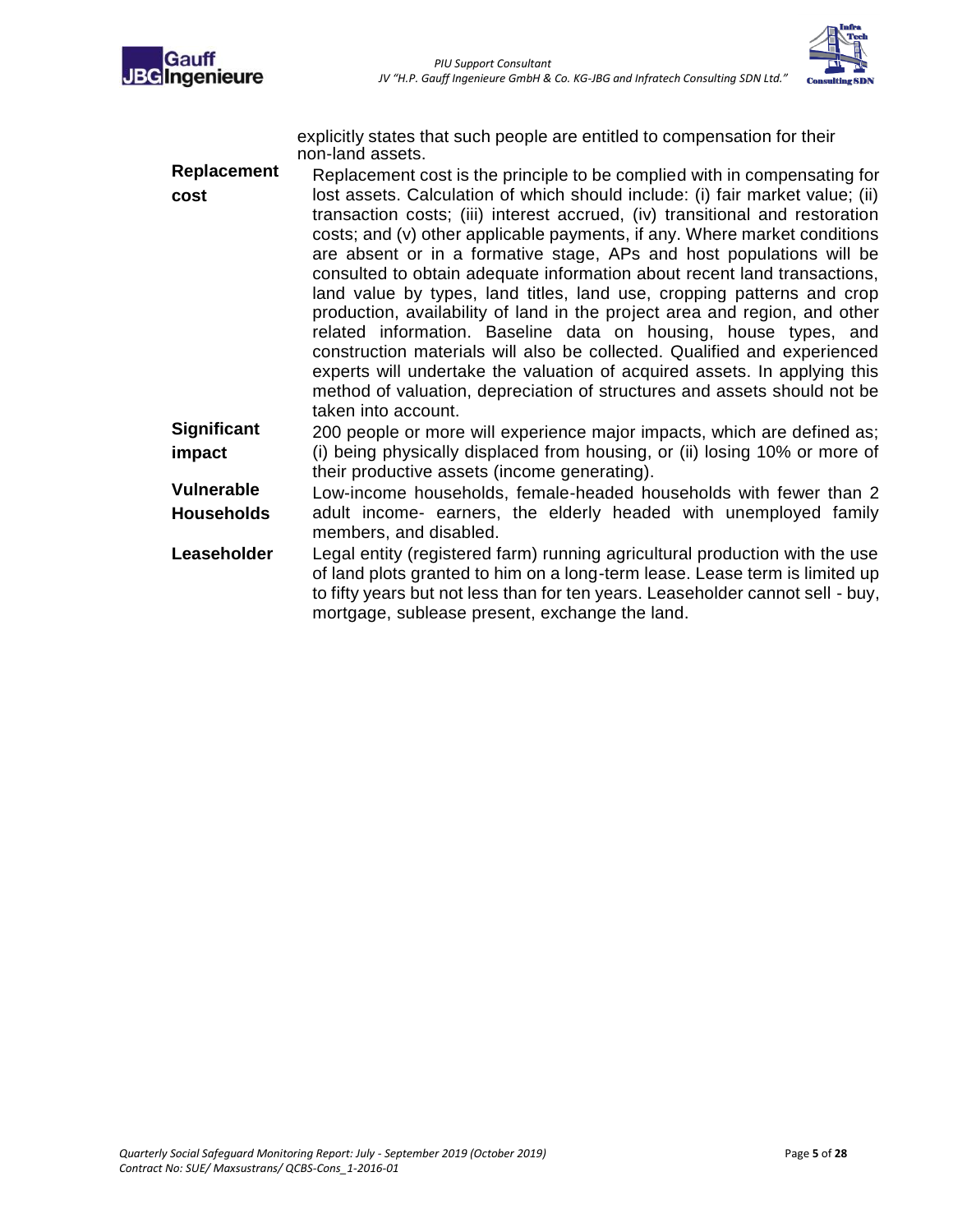



### **Table of contents**

| 1.    |                                                                        |  |
|-------|------------------------------------------------------------------------|--|
| 2.    |                                                                        |  |
| 2.1   |                                                                        |  |
| 2.2   |                                                                        |  |
| 2.3   |                                                                        |  |
| 2.4   |                                                                        |  |
| 3     |                                                                        |  |
| 3.1   |                                                                        |  |
| 3.2   |                                                                        |  |
| 3.3   |                                                                        |  |
| 3.4   |                                                                        |  |
| 4     | Compliance to safeguards provisions in agreements under the project 18 |  |
| 4.1.1 |                                                                        |  |
| 4.1.2 |                                                                        |  |
| 5     |                                                                        |  |
| 38.   |                                                                        |  |
| 6     |                                                                        |  |
| 7     |                                                                        |  |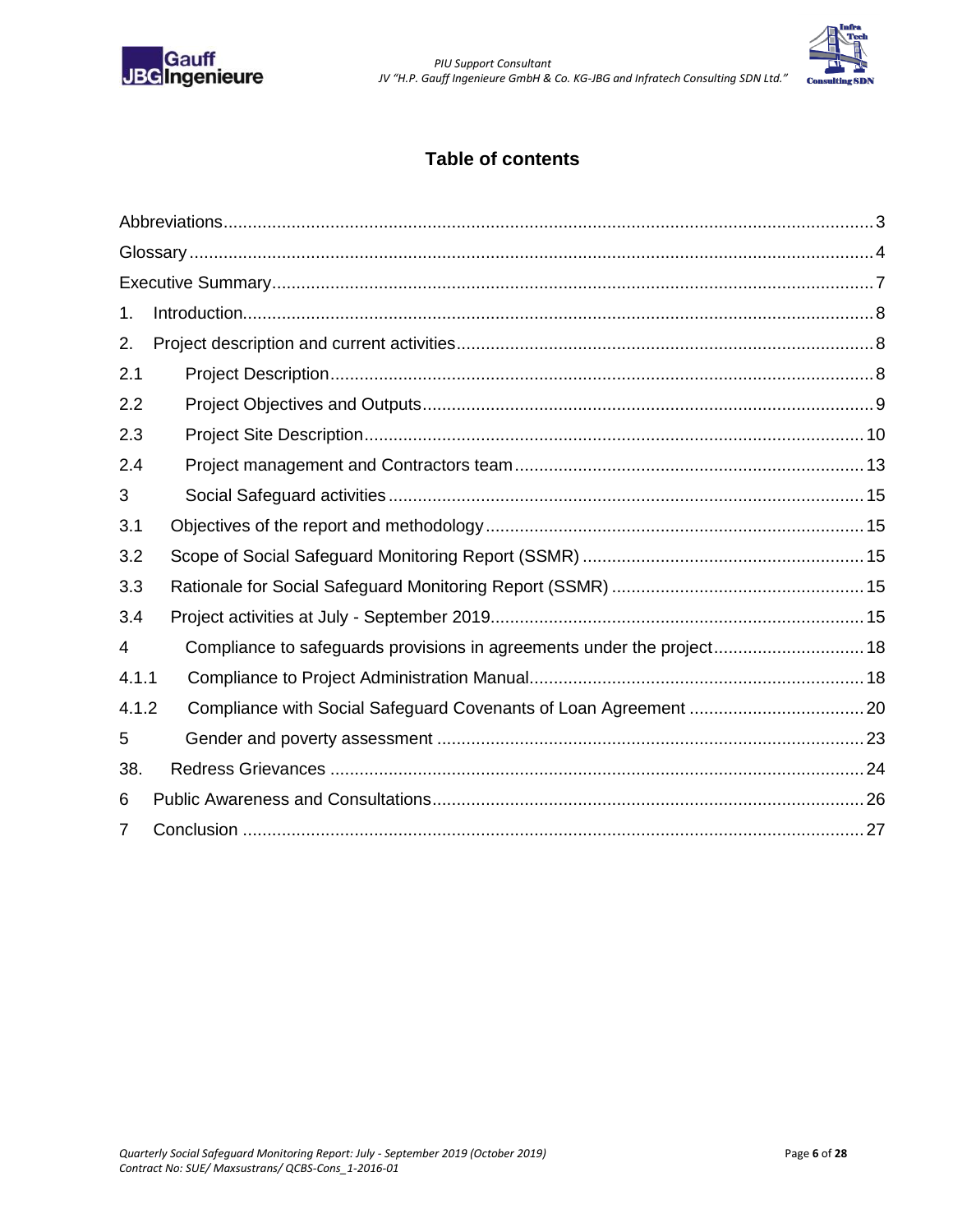

### **Executive Summary**

<span id="page-6-0"></span>i. The Government of Uzbekistan (GoU) has applied for a loan from the Asian Development Bank (ADB) for the development and improvement of Solid Waste Management (SWM) system of the capital city (Tashkent). The loan reference number is L3067-UZB: Solid Waste Management Improvement Project (SWMIP). The loan was signed between the Republic of Uzbekistan and Asian Development Bank (ADB) dated 27 February 2014 and Project Agreement dated 12 March 2014 signed between ADB, Tashkent City Municipality and the State Unitary Enterprise "MAXSUSTRANS".

ii. The project was prepared to impact an improved urban environment and quality of life for the residents of Tashkent. The project will develop a sanitary landfill that meets international standards, rehabilitate transfer stations, and modernize the waste collection and transfer fleet. It will build capacity in waste management and help formulate a national strategy on solid waste management.

iii. **Project stage:** The detailed design of a new landfill has already been completed in August 2019 and approved at the end of October 2019. The project is at the stage of a tender for the procurement of a construction contractor. The construction contractor will carry out work on the construction of a new landfill and the implementation of measures to close the existing dumpsite. Expected start of construction works is the first quarter of 2020. The contract with the construction company provides guarantees for compliance with the developed social safeguard measures during construction work to prevent any negative impacts on lands, structures, people and livelihoods.

iv. **Social Safeguards Monitoring and Evaluation:** Social Safeguards Monitoring and Evaluation of the Solid Waste Management Improvement Project is carried out to serve the purpose for compliance with ADB's safeguards on involuntary resettlement. Social safeguard monitoring is carried out on the quarterly basis to assess any social concerns occurred during the project implementation within the studied period. This quarterly report is prepared for the period of July - September 2019. During the monitoring period in August 2019, the development of detailed design was completed. In October 2019, approval for detailed design was obtained.

v. Prior to the commencement of construction work on the project site, it is necessary to provide an assessment of the implementation of all social and resettlement impacts that may occur after preparation of the detailed design. Due to this, DD was carried out to make assessment and confirm that the project will not require land acquisition and involuntary resettlement for the construction. These are main indicators for social safeguard monitoring. Due Diligence was started in June and completed in October 2019. In view of this fact the monitoring report was completed at the end of October 2019 and guided by the results of Due diligence on social safeguards finalized in October 2019.

vi. **Land acquisition and resettlement:** Due diligence confirmed that the project will not require any land acquisition and involuntary resettlement for the construction.

vii. **Gender:** Gender action plan is prepared and submitted to ADB through Bi-annual report.

viii. **Redress grievances:** Grievance redress mechanism is designed for the project in LARP 2012. The complaint handling process is reported to ADB through quarterly and bi-annual reports. The PIU safeguard consultant periodically reviews and records the efficiency and effectiveness of the GRM highlighting the project's ability to prevent and address grievances. No complaints are received during this monitoring period (July - September 2019).

ix. **Public Awareness and Consultations:** Public Awareness and Consultations: Public consultations were conducted with stakeholders and people living along the project corridor within due diligence (October 2019). Stakeholders and people were informed on the future construction, safeguard social and environmental measures designed for the construction period as well as existing GRM.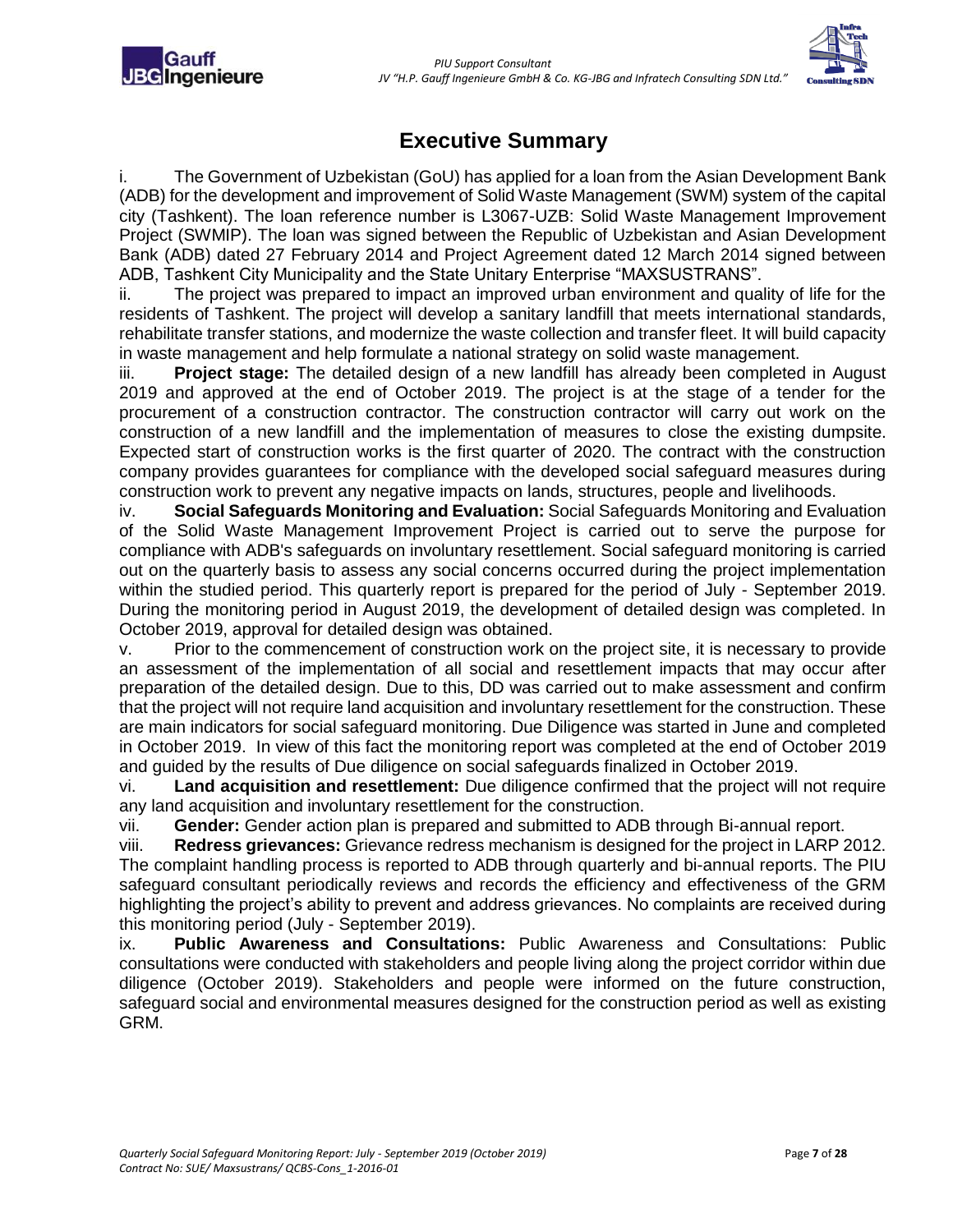

## **1. Introduction**

<span id="page-7-0"></span>1. This report is the Quarterly Report on Social Safeguard Monitoring under Solid Waste Management Improvement Project is prepared in October 2019. The report covers the period of July-September 2019.

2. The objective of this report is (i) review overall progress of the project implementation; (ii) identify any social issues and constraints that encountered in project implementation, (iii) recommend mitigation measures (if required any). The report describes the status of the social safeguard indicators of project during the period of monitoring.

3. 2. To conduct the safeguard monitoring under the project, PIU Consultants (H.P. Gauff Ingenieure GmbH & Co. KG – JBG- (Germany) and GKW Consult GmbH (Germany) and ENG-INVEST Consulting Ltd (Uzbekistan) were selected through the tender, and the agreement was concluded with them in December of 2016.

4. 3. The stage of project implementation is detailed design. The detailed design was prepared within December 2018 - August 2019. The approval for detailed design was in October 2019. The contractor for detailed design of new landfill and closure the existing landfill is Sanitary Landfill Design and Supervision Consultant – China Urban Construction Design & Research Institute Co., Ltd."

5. After approval the detailed PIU started preparation of tender documentation for procurement the construction company. International Construction Contractor has not been hired yet. The planned period of start of construction works is the first quarter of 2019. The construction period will be 18 months.

6. During the previous monitoring stages it was found out that the lands required for project implementation was owned by the local authorities. Land plots required for the construction allocated to SUE "Maxsustrans" in August 2018 from the district reserve land fund<sup>1</sup>. Due diligence carried out for the project was completed in October 2019 and confirmed that the project will not require land acquisition and involuntary resettlement for the construction new landfill. The land plot is now considered as construction site.

### **2. Project description and current activities**

### <span id="page-7-2"></span><span id="page-7-1"></span>**2.1 Project Description**

 $\overline{a}$ 

7. The Government of Uzbekistan (GOU) seriously recognizes the need to develop and implement a national Solid Waste Management (SWM) strategy. Solid Waste Management Improvement Project (L3067-UZB) is implemented for the development and improvement of Solid Waste Management (SWM) system of the capital city (Tashkent). Therefore, the GOU has requested support from ADB to address the SWM challenges. The proposed Project will contribute to sustainable urban development in Uzbekistan by:

- (i) modernizing SWM to provide continuous and reliable municipal services;
- (ii) promoting financial sustainability of municipal services through tariff rationalization and prudent financial management;

<sup>1</sup> Decrees of hokimiyat on land allocation were given in previous Bi annual Social safeguard monitoring reports and Due diligence report, October 2019.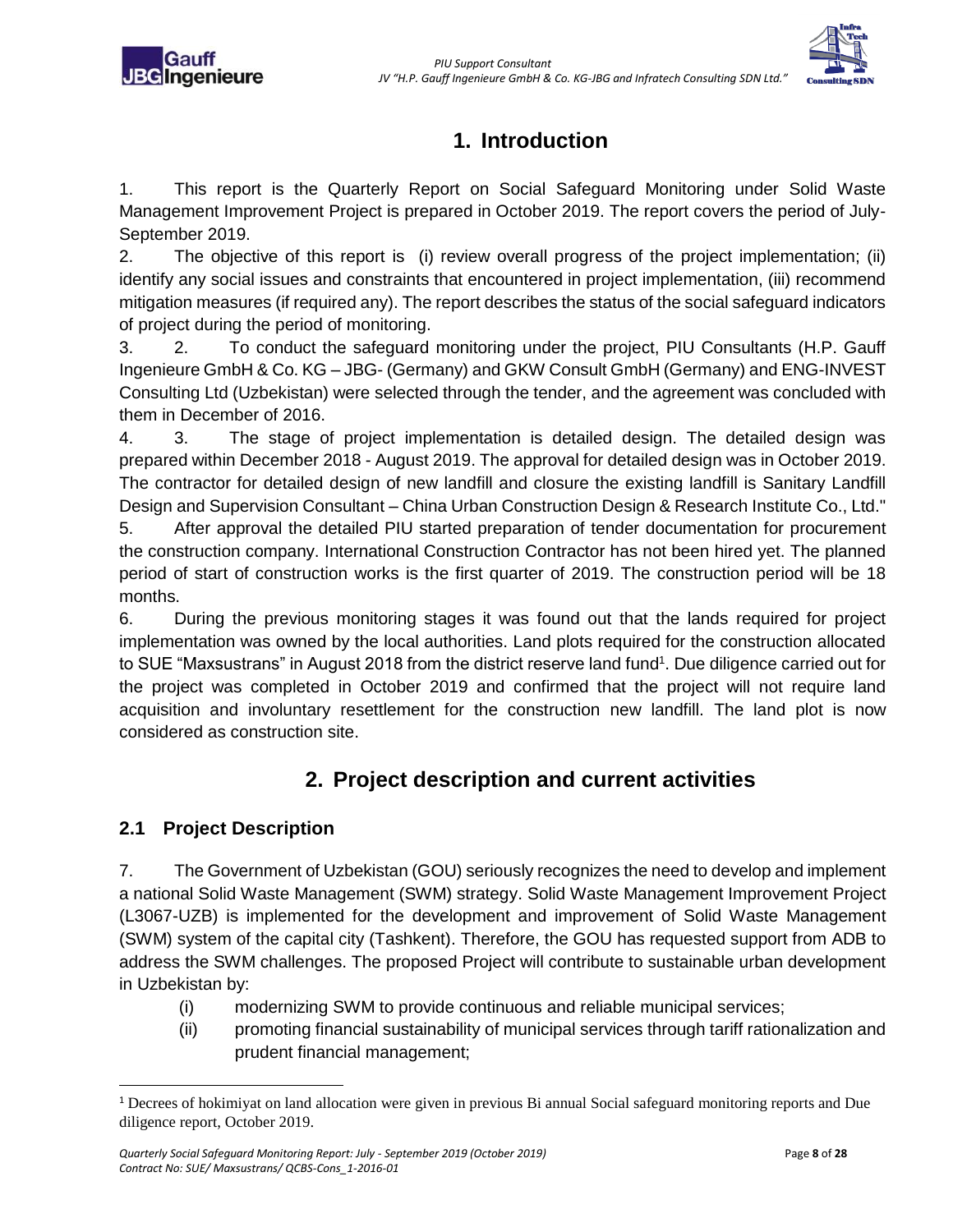



- (iii) supporting policy and institutional reforms for improved sanitation and environmental management;
- (iv) mitigating climate change through a major reduction of GHG emissions, and through compliance with international standards on waste minimization and material recycling; and through all these measures;
- (v) improving livability of cities.

8. The volume of the existing dumpsite is exhausted and the original plan of the city was to extend its dumpsite operations to an adjacent lot of additional 30 hectares of area. Being fully aware of the inevitable environmental impacts through the extension of this practice, the city asked the national government for assistance in this matter. Based on these activities, the Cabinet of Ministers approved in summer 2012 the location of new dumpsite on 30 hectares of agricultural area for the utilization for waste management activities.

9. According to the designed Feasibility study of the project, 30-hectare land plot located immediately to the south of the existing Akhangaran dumpsite (25 ha for Landfill and 5 ha for facilities) was considered as land plot for new potential landfill. This land plot was planned to allocate for development an interim dumpsite extension and also for upgrading this facility to a sanitary landfill facility in compliance to internationally accepted standards of environmental protection.

10. Project entails potential land acquisition of 30 ha. The appropriate Land acquisition and resettlement plan for potential allocation of land plot was prepared in 2012. LARP included all the potential impacts, mitigation measures and requirements for the project implementation. In compliance with ADB SPS requirements LAPR will be updated once the detailed design is ready (May 2019).

### <span id="page-8-0"></span>**2.2 Project Objectives and Outputs**

11. The overall objective is to provide an improved solid waste management (SWM) system in Tashkent, the capital city, to upgrade urban infrastructure and services. The project will develop a sanitary landfill that meets international standards, rehabilitate transfer stations, and modernize the waste collection and transfer fleet. It will build capacity in waste management and help formulate a national strategy on solid waste management.

12. Given the current SWM practices, the option converting and allocating an area adjacent to the existing dumpsite to an engineered Sanitary Landfill was decided. The proposed sanitary landfill facility (SLF) concept will be based on the Best Environmental Practices (BEP) resulting to a state-of–the-art design consistent with international acceptable standards. This "stand alone" facility will drastically improve the SWM system (i.e. the handling and final disposal of MSW) with a possible integration capability for a long-solution to cover the entire Tashkent region. The inclusion into the design of a multi-barrier system, leachate and gas collection systems will result in a significant reduction of anticipated impacts. Solid Waste Management Improvement Project (hereinafter called "Project") is to contribute to the following issues:

- ➢ Segregation of Municipal Solid Waste stream;
- ➢ Proper collection and dumping to appropriate sites
- Establishment of modern SWM systems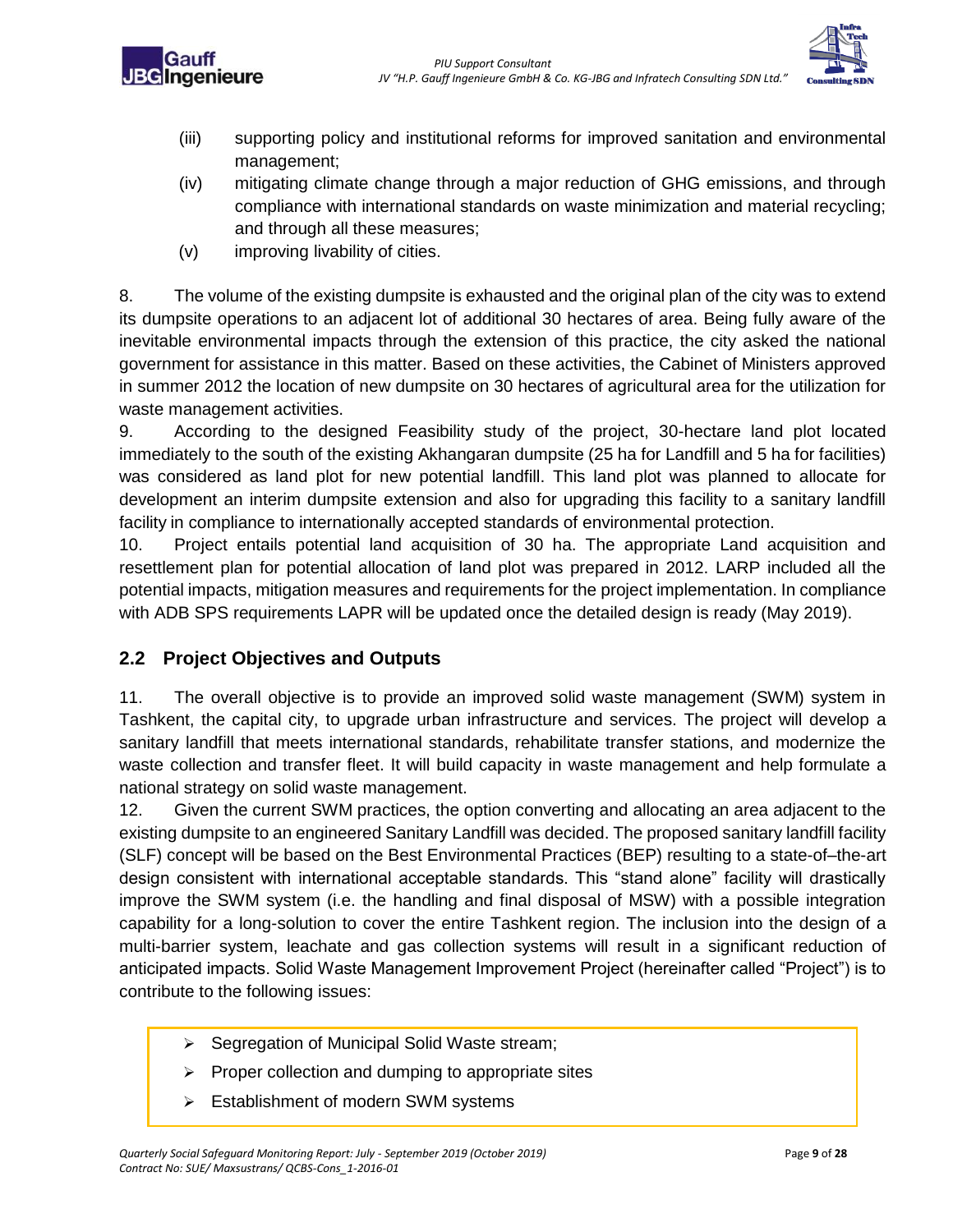

**BC**Ingenieure

➢ Remediation of old 'truck and dump' practices in cities and regions

13. The project was prepared to impact an improved urban environment and quality of life for the residents of Tashkent. The outcome will be improved SWM services and management in Tashkent with the following key outputs: (i) Output 1 - Rehabilitated and expanded solid waste management (SWM) system in Tashkent; (ii) Output 2 - Strengthened operational capacity; (iii) Output 3 - National SWM strategy.

14. There are two executing agencies (EAs) for the project – the Tashkent Municipality (Hokimiyat of Tashkent city) for the overall oversight and monitoring of Outputs 1 and 2 and State Committee of the Republic of Uzbekistan of Ecology and Environment Protection (SCEEP)<sup>2</sup> for execution of Output 3–the national SWM strategy. Outputs 1 and 2 will be implemented by State Unitary Enterprise "MAXSUSTRANS". A PIU was established within MAXSUSTRANS to support project implementation. This support will include project management, financial management, procurement, contract administration, safeguards implementation, construction and technical supervision, and monitoring and evaluation.

15. GoU through it Implementing Agency (IA), the State Unitary Enterprise (SUE) "MAXSUSTRANS" utilizes part of project loan proceeds towards the cost of the contract for Consulting Services related to Project Management, Implementation and Supervision, supporting the Project Implementation Unit (PIU).

### <span id="page-9-0"></span>**2.3 Project Site Description**

 $\overline{a}$ 

16. The Akhangaran landfill is located approximately 30-35 km south of the center of Tashkent City in the Akhangaran district of Tashkent Province. The facility has been in use since 1967 and is currently handling the wastes collected from Tashkent city and partial from Chirchik.

 $2$  According to the President Decree # 5024 as of 21.04.2017 the State Committee of Uzbekistan for Nature Protection was renamed into the State Committee of the Republic of Uzbekistan of Ecology and Environment Protection (SCEEP)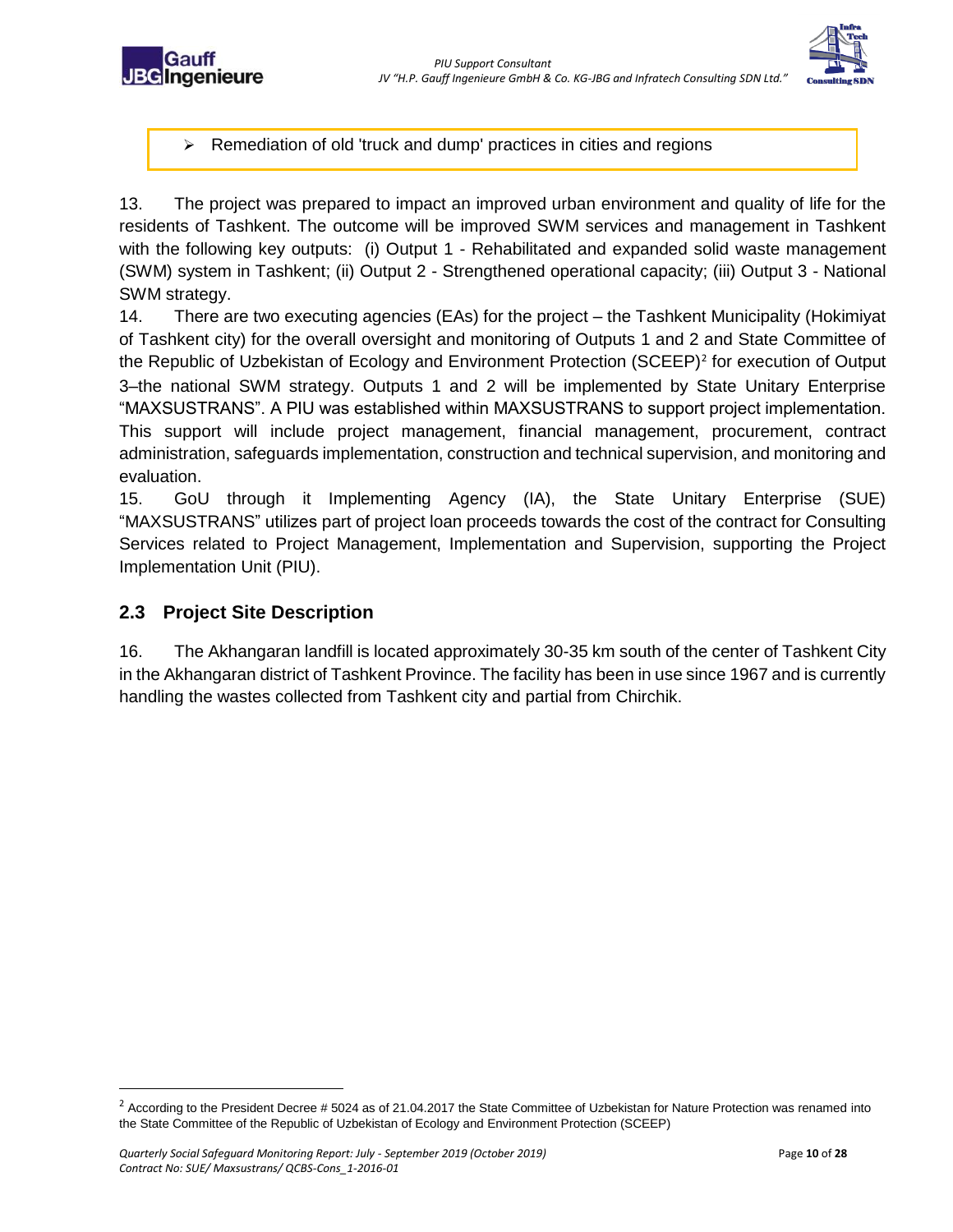





#### **Figure 1 Location map of Akhangaran landfill**

17. According to the detailed design of the project 30.91hectare land plot located directly to the south of the existing Akhangaran dumpsite are required for the project:

- − The landfill area is about 26.51 hectares (including roads), the landfill area is about 24.62 hectares (actual landfill area);
- − Regulation point 0.7 ha;
- − Control point 0.76 ha;
- − Other facilities (including water sump) 2.94 ha.
- The content of the construction is the territory of the reservoir, the road, the leaching pool, the control zone and other structures.
- The landfill capacity is 7.66 million cubic meters.
- − The expected service life is 12.1 years.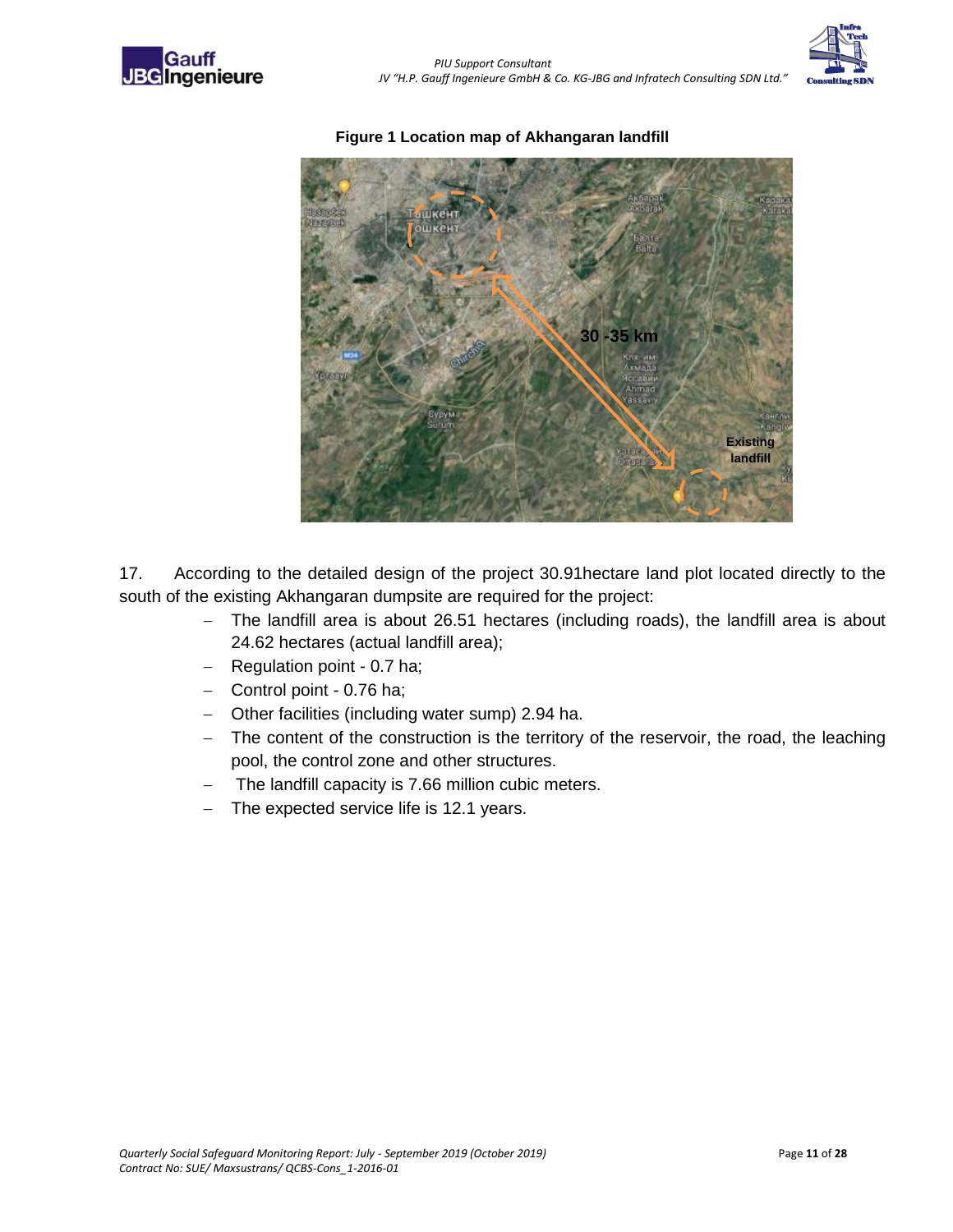

 *PIU Support Consultant JV "H.P. Gauff Ingenieure GmbH & Co. KG-JBG and Infratech Consulting SDN Ltd."*



**Figure 2 Designed new landfill site** 



18. **Access to the site**: The detailed design developed for the project showed that the new landfill will use the existing access road and require the construction of additional access road to the new site. This is visualized below on given image (Figure below).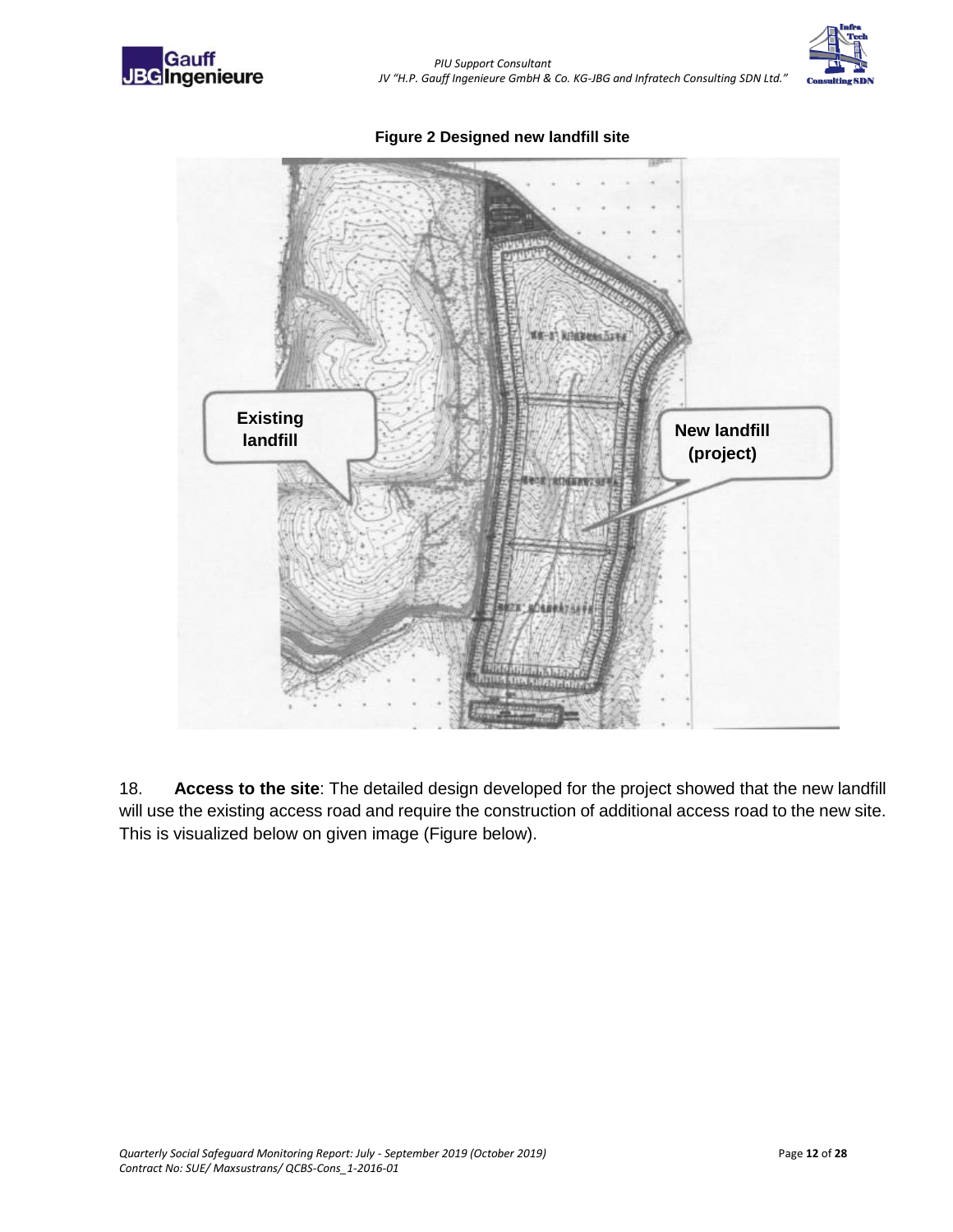



#### **Figure 3 Access road to new landfill site**

### <span id="page-12-0"></span>**2.4 Project management and Contractors team**

19. **Agencies involved in Investment Program Implementation:** The following agencies are involved in implementing the investment program:

- State Committee on Ecology and Environmental Protection (SCEEP<sup>3</sup>) and Tashkent Hokimiyat (Municipality) are the Executing Agencies (EA). Tashkent Hokimiyat responsible for management, coordination and execution of all activities funded under the loan and has overall responsibility for compliance with loan covenants. SCNP is responsible for implementation of output 3 of the project – preparation of National Municipal Solid Waste Strategy of city Tashkent.
- State Unitary Enterprise "Maxsustrans" (Maxsustrans) is the implementing agency (IA), which is responsible for administration, implementation (design, construction and operation) and all day-to-day activities under the loan. An Investment Program Implementation Unit (PIU) is established within Maxsustrans for Investment Program related functions. The PIU coordinates construction of subprojects, and ensures consistency of approach and performance.

20. **Project team:** Maxsustrans hired International Project Management and Supervision Consultant (PIU Consultants) - *H.P. Gauff Ingenieure*. The Company has a many-year-long work experience in the field of waste management. Under the Tender terms and conditions, the mentioned

 $\overline{a}$ 

 $3$  According to the President Decree # 5024 as of 21.04.2017 the State Committee of Uzbekistan for Nature Protection was renamed into the State Committee of the Republic of Uzbekistan of Ecology and Environment Protection (SCEEP)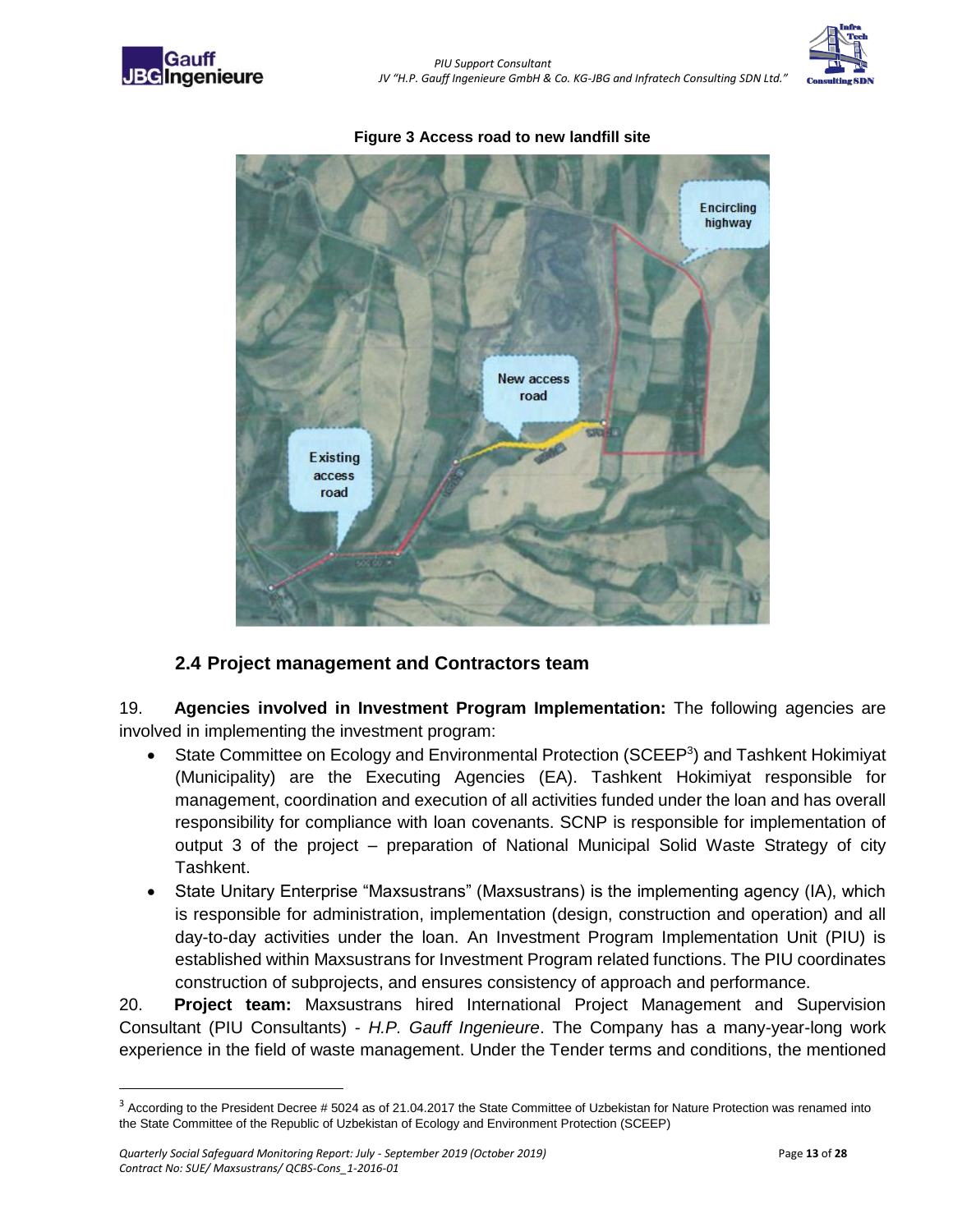



Company hired a national Social Safeguard Specialist (Ms. Maria Malinovskaya) and national Environmental expert (Mr. Sergey Karandayev), who are implementing social and environmental safeguards services.

21. The selection of a consultant began in December 2017. The contract was awarded on November 16, 2018. The main reasons for the delay are the following: 1) Changes in the legislation of the Republic of Uzbekistan on procurement procedures, including for IFC funds. 2) Process of institutional reforms among the government bodies and executive agencies initiated by the government in 2017; 3) Composition of Tender Commission of Tashkent Khokimiyat responsible for holding a largescale tenders changes 3 times due to the amendments in order and regulations of tender commissions. This all delayed the process of evaluation, approval of the results of the evaluation and award of the contract.

22. Construction Supervision Company is responsible for preparing quarterly progress reports which cover the implementation of the Social safeguard measures that may occur during the implementation. All mitigation measures during construction will be implemented by the contractor and these will be monitored by the Supervision Consultant (SC).

23. Sanitary Landfill Design and Supervision Consultant "China Urban Construction Design & Research Institute Co., Ltd." has been hired on December 14, 2018. This consulting company carried out design works of closing old landfill and establishing of new sanitary landfill. During the construction work they will supervise all construction works related to Landfill establishment.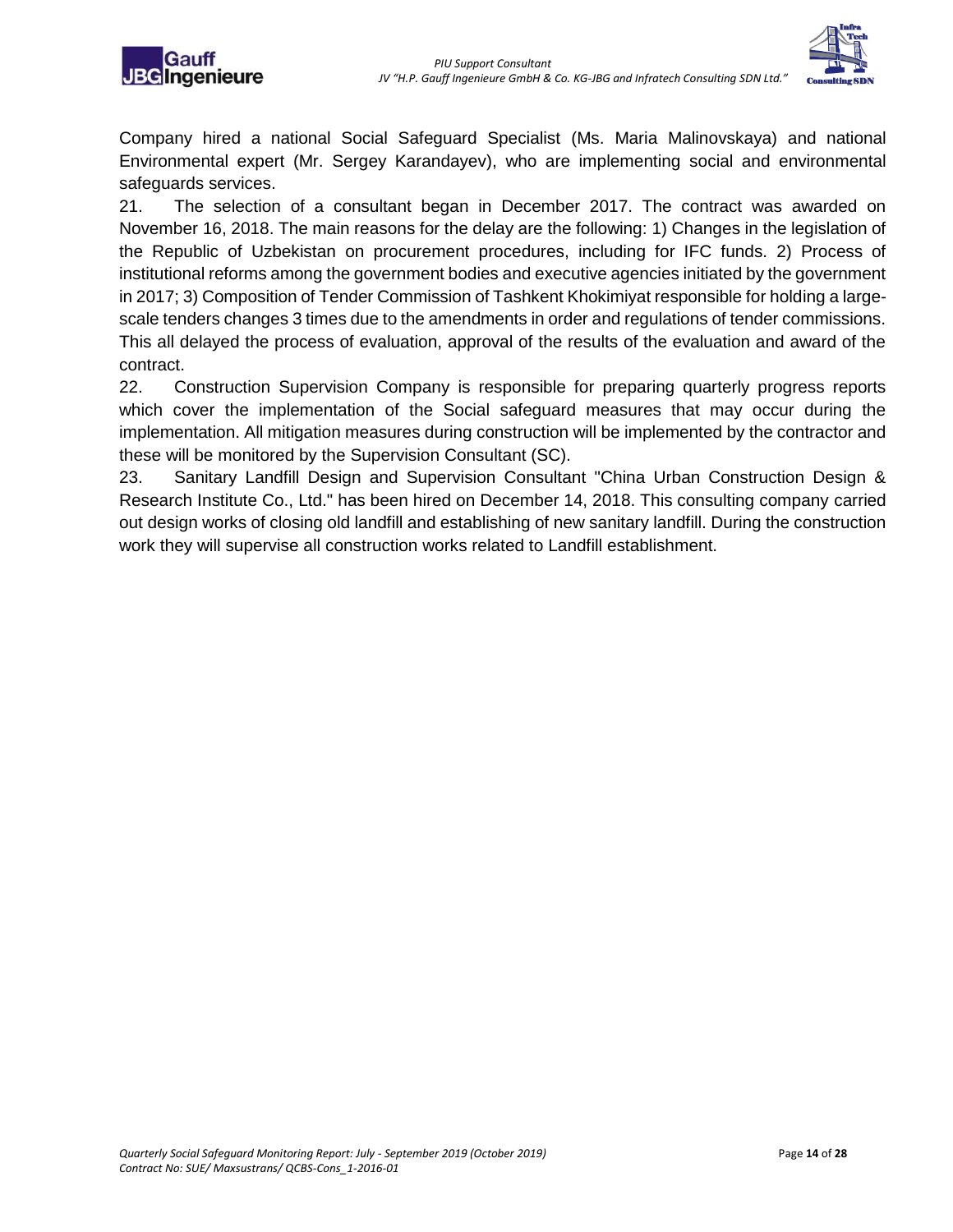

## **3 Social Safeguard activities**

### <span id="page-14-1"></span><span id="page-14-0"></span>**3.1 Objectives of the report and methodology**

24. The objective of the Social safeguard monitoring report at the stage of detailed design is to monitor and confirm that the project does not trigger ADB's Safeguard Policy Statement (2009)'s Safeguard Requirements.

### <span id="page-14-2"></span>**3.2 Scope of Social Safeguard Monitoring Report (SSMR)**

25. This SSMR relates to the Akhangaran landfill. The SSMR has been prepared by Social safeguard consultant as quarterly social safeguard monitoring to substantiate that the land required for the new landfill construction has been allocated from local reserve land<sup>4</sup> fund and no mitigation measures are required to be completed prior the construction. The final design is approved in October 2019. The planned period for start of the construction works is the first quarter of 2020.

26. The SSMR includes briefly results of Due Diligence approved in October 2019 to confirm compliance with the requirements of ADB safeguard policy on LAR issues.

### <span id="page-14-3"></span>**3.3 Rationale for Social Safeguard Monitoring Report (SSMR)**

27. The ADB Safeguards Policy Statement (SPS) 2009 and the provisions of ADB approved Land Acquisition and Resettlement Plan (LARP) was published on the ADB website in 2012. The LARP was required as the project expected involuntary resettlement, land acquisition and loss of incomes. The project category was specified as Category B.

28. Due diligence carried out for the project and approved in October 2019 confirmed that the project does not involve the involuntary land acquisition and resettlement impacts related to the construction of new landfill. Due diligence report is available at [https://www.adb.org/projects/documents/uzb-45366-004-smr.](https://www.adb.org/projects/documents/uzb-45366-004-smr)

### <span id="page-14-4"></span>**3.4 Project activities at July - September 2019**

27. The detailed design of closing the existing landfill and construction of a new landfill on allocated 30 ha of lands are carried out by Design and Supervision Consultant "China Urban Construction Design & Research Institute Co., Ltd." Consultant has already completed the detailed design of the facility. The project documentation was approved by ADB in October 2019.

28. Consultant within the monitoring period has conducted Due diligence of the LAR issues in compliance with the detailed design data. The Due diligence report was approved in October 2019. Within the Due diligence Consultant assessed the situation with the planned construction and the allocation of land for the construction of a new landfill, Consultant examined all the documents available within the project, made a site visit to the project site.

 $\overline{a}$ 

<sup>4</sup> Decrees of hokimiyat on land allocation were given in previous Bi annual Social safeguard monitoring reports and Due diligence report, October 2019.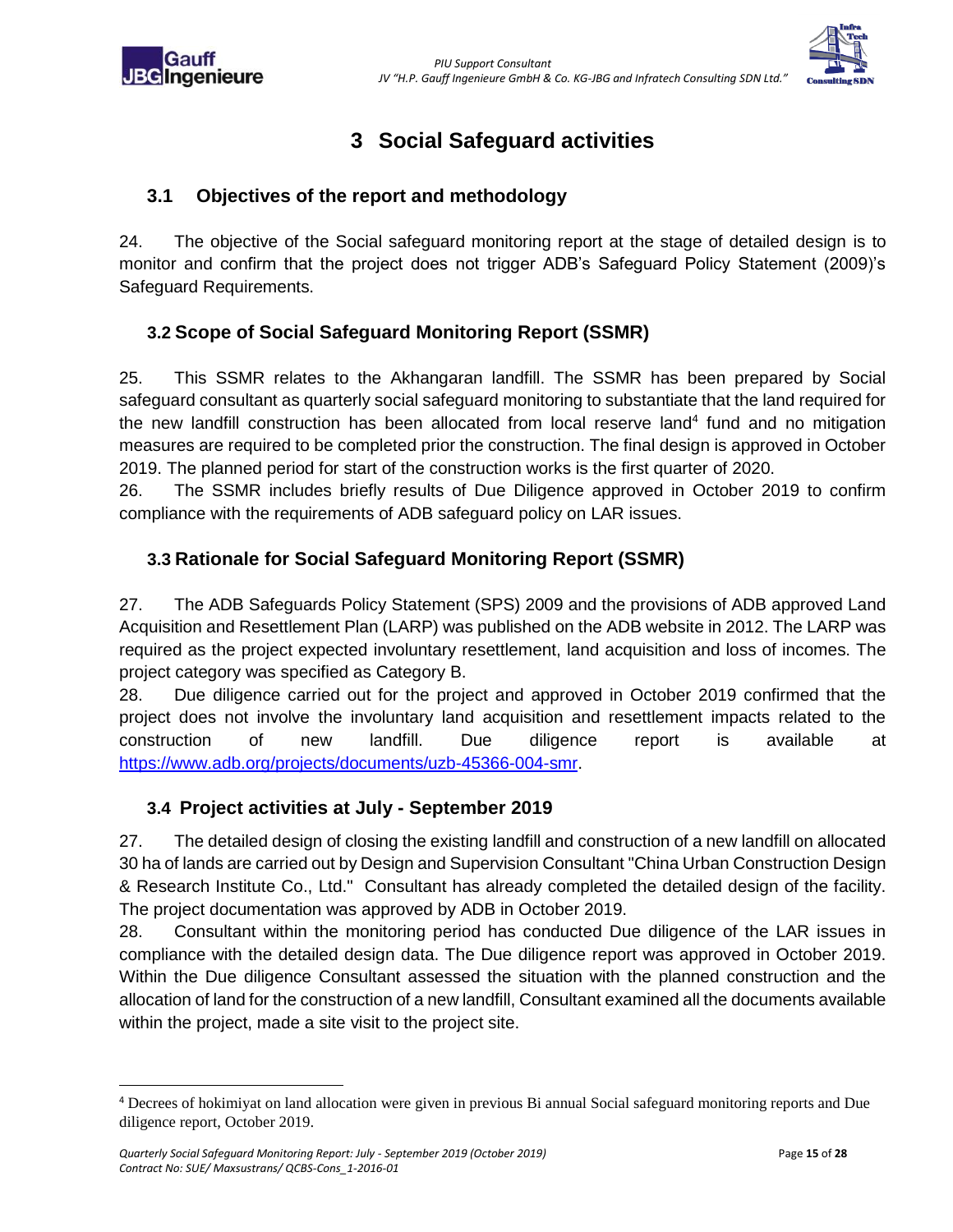



29. Detailed assessment of the LAR issues showed that the project construction works will not require involuntary land acquisition and resettlement. The project will not affect people living in the nearby settlements and their livelihoods.

30. The table given below gives the detailed information on project implementation: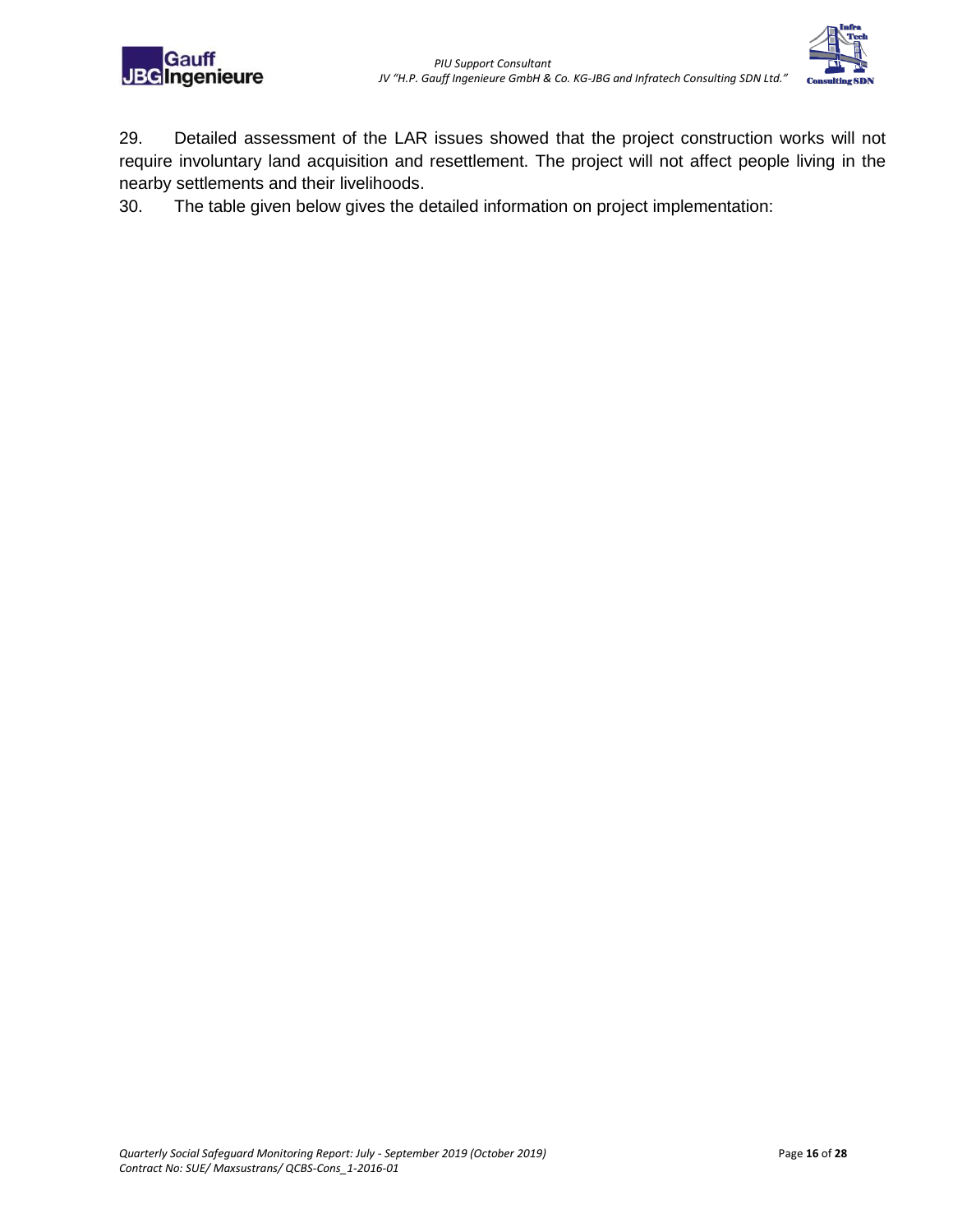### **Table 1 Check list of project impacts after the detailed design**

 $\overline{a}$ 

|                                                     |                          |                         |                                                                                                                        | <b>Details</b>                                                                                                                                                        |                                                                 |                                                                                                                                               |                                                                                                                                                           |
|-----------------------------------------------------|--------------------------|-------------------------|------------------------------------------------------------------------------------------------------------------------|-----------------------------------------------------------------------------------------------------------------------------------------------------------------------|-----------------------------------------------------------------|-----------------------------------------------------------------------------------------------------------------------------------------------|-----------------------------------------------------------------------------------------------------------------------------------------------------------|
| Project<br>activity                                 | Type of<br><b>losses</b> | Name of<br><b>APs</b>   | Possible social<br>impacts                                                                                             | <b>Involuntary</b><br>resettlement                                                                                                                                    | Project<br>affected<br>people                                   | <b>Associated</b><br>impacts                                                                                                                  | <b>Project Category</b>                                                                                                                                   |
| <b>Construction</b><br>of new<br>landfill site      |                          |                         | No IR<br>$\bullet$<br>impacts;<br><b>No</b><br>requirements for<br>involuntary land<br>acquisition;<br>The required    | Not required.<br>The<br>lands<br>project<br>for<br>(30)<br>construction<br>ha of<br>agricultural land and 1.2<br>ha of land for access                                | No project<br>affected<br>people<br>impacted by<br>the project. | There will be no any<br>other impact<br>associated with land<br>acquisition for the<br>sanitary landfill.<br>The existing<br>dumpsite will be | No project impacts /<br>no involuntary<br>land<br>acquisition<br>and<br>resettlement,<br>no<br>losses of incomes.<br>Detailed design<br>developed for the |
|                                                     | No losses                | No losses<br>applicable | lands for<br>construction<br>allocated from the<br>district reserve land <sup>5</sup> ;                                | road) were allocated from<br>local reserve land fund.<br>The<br>Project                                                                                               |                                                                 | closed after the<br>operation of new<br>Akhangaran landfill                                                                                   | project confirmed<br>that the project will<br>not involve any LAR.                                                                                        |
| <b>Construction</b><br>of additional<br>access road | applicable               |                         | There is no<br>possibility of any<br>impacts in terms of<br>losing incomes and<br>livelihoods.<br>No.<br>grievance and | constructions WILL NOT<br>entail involuntary<br>land<br>acquisition<br>and<br>involuntary resettlement<br>impacts on agricultural<br>land.<br>It was confirmed by the |                                                                 | is started.                                                                                                                                   |                                                                                                                                                           |
|                                                     |                          |                         | complaints are<br>received on project<br>activity.                                                                     | results of Due<br>diligence.                                                                                                                                          |                                                                 |                                                                                                                                               |                                                                                                                                                           |

31. Taking into account the results of Due Diligence on LAR issues, Consultant considers the issues of land allocation for the construction of the project completed. Further monitoring of LAR issues is not required. All LAR issues are closed prior to the start of construction work. No additional mitigating measures are required. The next monitoring step will be the development of detailed indicators for conducting social monitoring during the construction phase.

<sup>&</sup>lt;sup>5</sup> Decrees of hokimiyat on land allocation were given in previous Bi annual Social safeguard monitoring reports and Due diligence report, October 2019.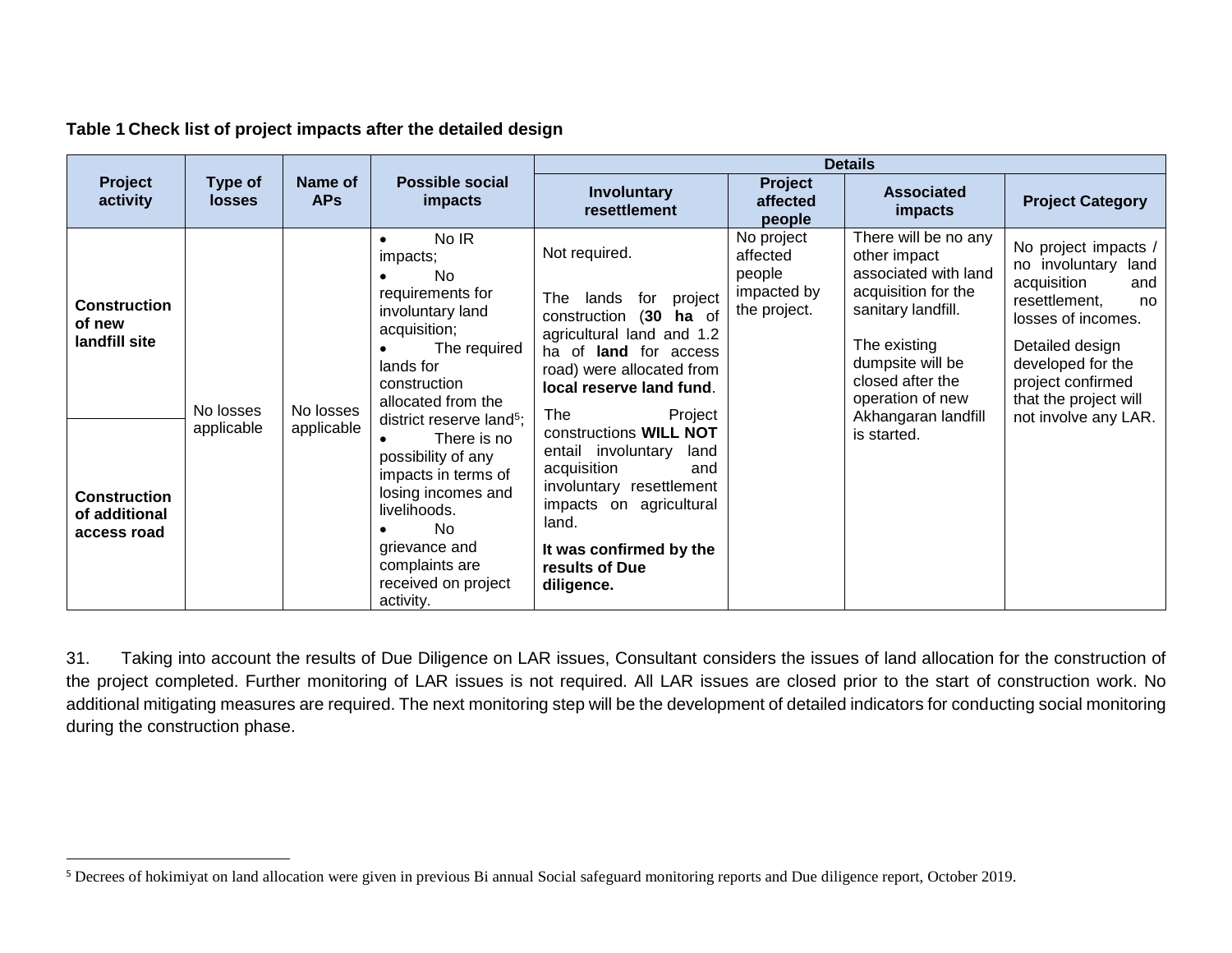### <span id="page-17-0"></span>**4 Compliance to safeguards provisions in agreements under the project**

### **4.1.1 Compliance to Project Administration Manual**

<span id="page-17-1"></span>32. The Project Administration Manual (PAM) describes the essential administrative and management requirements to implement the project on time, within budget, and in accordance with Government and Asian Development Bank (ADB) policies and procedures. The PAM is mandatory and serves as the main document describing implementation details. The status of implementing the safeguards requirements set out in PAM are provided in Table below.

#### **Table 2 Compliance to PAM**

| <b>Details</b>                                                                                                                                                                                                                                                                             | <b>Compliance</b><br><b>Status</b> | <b>Remarks</b>                                                                                                                                                                                                                                                                                                                                                                                                |
|--------------------------------------------------------------------------------------------------------------------------------------------------------------------------------------------------------------------------------------------------------------------------------------------|------------------------------------|---------------------------------------------------------------------------------------------------------------------------------------------------------------------------------------------------------------------------------------------------------------------------------------------------------------------------------------------------------------------------------------------------------------|
| Section VII - Safeguards b)<br><b>Social</b><br>Involuntary<br>resettlement.                                                                                                                                                                                                               | Completed                          | of<br>social<br>safeguards<br>Monitoring<br>is.<br>implemented quarterly (Quarterly Reports -Bi-<br>annual reports).                                                                                                                                                                                                                                                                                          |
| Municipality and Maxsustrans<br>ensure that LARP would be<br>implemented, and monitored<br>to ensure that no affected<br>would<br>suffer<br>people<br>by<br>unattended<br>impacts<br>land<br>associated<br>with<br>acquisition.                                                            | Completed                          | IA ensures that no affected people would<br>suffer by unattended impacts associated with<br>land acquisition.<br>LARP 2012 was prepared in compliance with<br>the designed Feasibility study of the project.<br>Due diligence for LAR issues completed in<br>October 2019. The assessment confirmed<br>that there are no LAR related issues at the<br>project site.<br>Monitoring of LAR issues is completed. |
| Municipality and Maxsustrans<br>ensure that:<br>(i) The PIU recruit a social<br>development<br>specialist<br>to<br>implement the LARP<br>and<br>address other social concerns<br>of the project, if any.                                                                                   | Completed                          | In 2017 PIU recruited a social development<br>specialist to monitor the LARP and other<br>social concerns of the project.<br>Consultant carries out monitoring of LARP<br>and submits the results of monitoring in<br>Quarterly reports /Bi-annual reports.<br>Next stage of monitoring will cover any social<br>concern which may occur during the project<br>implementation (if any).                       |
| The LARP would<br>(ii)<br>be<br>updated upon completion. The<br>report should at least indicate<br>any change to land acquisition<br>from the detailed designed,<br>change to affected people, or<br>change to budget for LARP<br>implementation. The updated<br>LARP must be submitted to | Completed                          | No civil works are started under the project.<br>Development of detailed design is completed.<br>Detailed design is approved in October 2019.<br>requires<br>allocated<br>Project<br>30<br>ha<br>for<br>construction of new landfill and additionally<br>1.2 ha allocated for the construction of access                                                                                                      |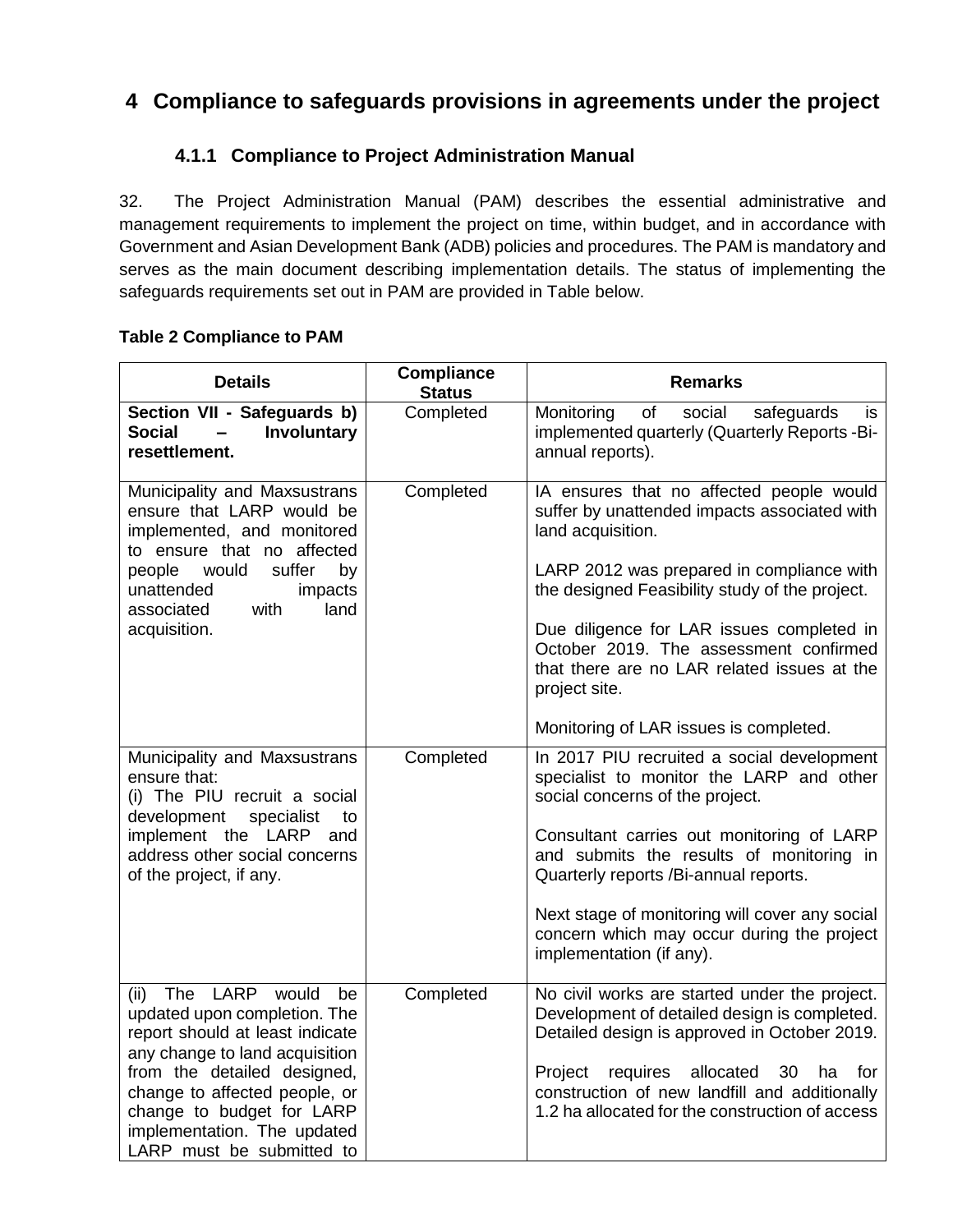



| ADB for concurrence prior to<br>implementation.                                                                                                                                                                                                                                                                                                                                                                                                                                      |           | road. Lands for the project are allocated from<br>the state reserve fund <sup>6</sup> .<br>In compliance with the ADB requirements<br>Due diligence is carried out. Assessment<br>within Due diligence showed that project does<br>not involve the involuntary land acquisition<br>and resettlement impacts.                                                                                                                                                                                                                                                                                                                                    |
|--------------------------------------------------------------------------------------------------------------------------------------------------------------------------------------------------------------------------------------------------------------------------------------------------------------------------------------------------------------------------------------------------------------------------------------------------------------------------------------|-----------|-------------------------------------------------------------------------------------------------------------------------------------------------------------------------------------------------------------------------------------------------------------------------------------------------------------------------------------------------------------------------------------------------------------------------------------------------------------------------------------------------------------------------------------------------------------------------------------------------------------------------------------------------|
| The<br>LARP would<br>(iv)<br>be<br>disclosed to affected people.                                                                                                                                                                                                                                                                                                                                                                                                                     | Completed | LARP 2012 was disclosed on ADB and<br>Maxsustrans websites. The link to JMRC site<br>https://www.adb.org/projects/45366-<br>is<br>004/main.<br>Due Diligence is completed in October 2019<br>will<br>be<br>disclosed<br>at<br>ADB<br>and<br>and<br>Maxsustrans websites. The link on the<br>disclosed report at ADB site is the following:<br>https://www.adb.org/projects/documents/uzb-<br>45366-004-smr.                                                                                                                                                                                                                                     |
| (vi) The awarding of civil works<br>any contract would be done<br>only after affected people<br>other parties<br>(including<br>to<br>compensation<br>receive<br>for<br>developing new agricultural<br>land) receive full payment of<br>compensation, and report on<br>full payment of compensation<br>is submitted to ADB.<br>The<br>advance<br>the<br>payment<br>to<br>only<br>be<br>contractor<br>can<br>released by ADB after<br>the<br>report on full payment<br>is<br>received. | On-going. | IA ensures that all safeguard issues are<br>prior the commencement<br>completed<br>0t<br>construction and procurement tenders.<br>Due diligence results showed<br>that no<br>compensation for project impacts is required.<br>The lands required for project are allocated<br>from local reserve land plot. No project<br>affected people.<br>All LAR issues within the project are<br>completed. The detailed design is approved in<br>October 2019. The tender documentation for<br>hiring the construction company is developed.<br>Civil works will be started in the first quarter of<br>2020. The period of construction is 18<br>months. |
| (vii) Report on monitoring the<br>implementation of LARP will<br>be submitted to ADB on a<br>quarterly<br>basis<br>until<br>the<br>payment of compensation to<br>affected parties are fully paid.                                                                                                                                                                                                                                                                                    | Completed | All LAR issues within the project are<br>completed.<br>Social safeguard monitoring reports will cover<br>any social concerns which may occur within<br>construction<br>the<br>stage<br>of<br>project<br>implementation.                                                                                                                                                                                                                                                                                                                                                                                                                         |

 $\overline{a}$ 

<sup>6</sup> Decrees of hokimiyat on land allocation were given in previous Bi annual Social safeguard monitoring reports and Due diligence report, October 2019.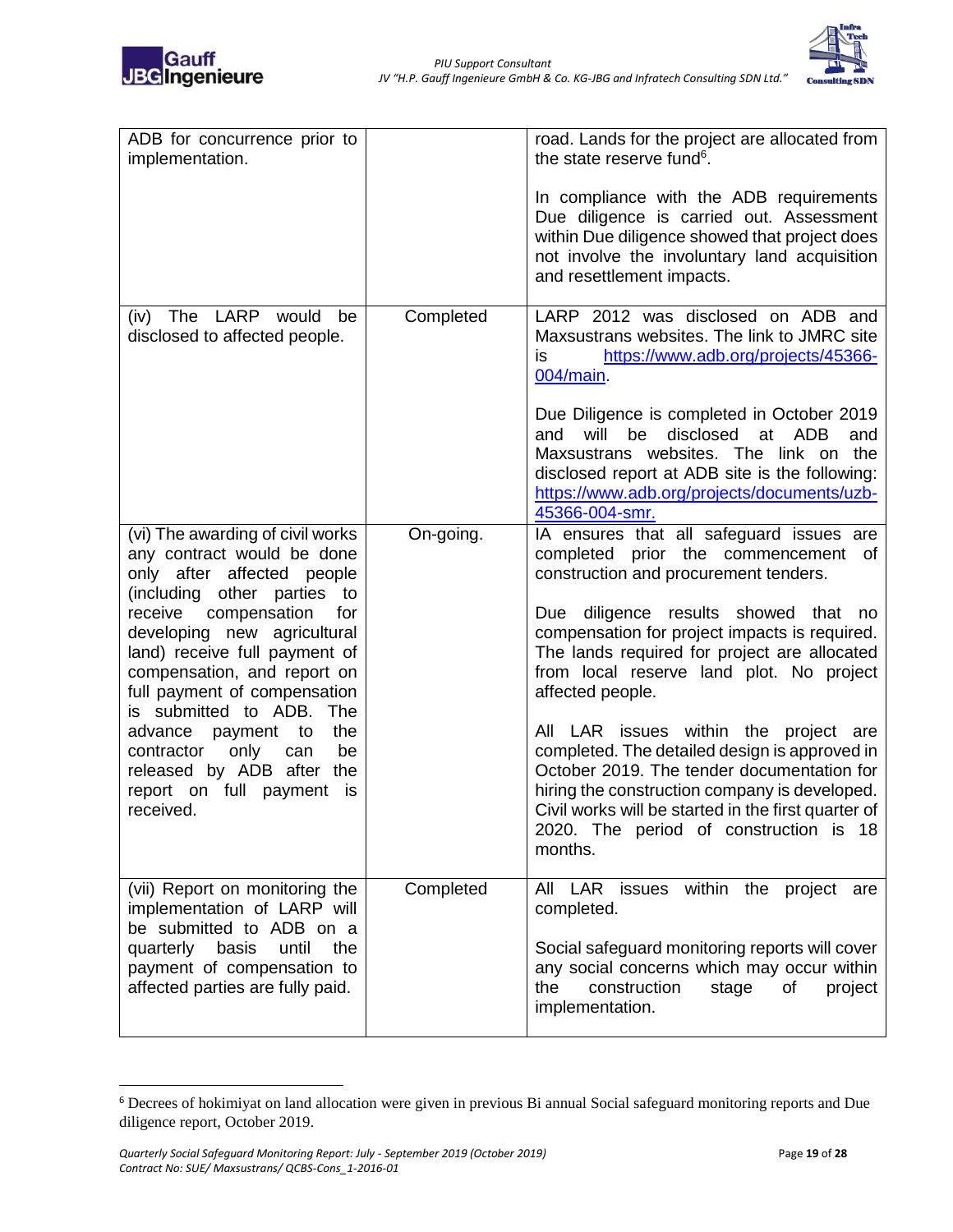

| (viii) The Social development<br>specialist of PIU will develop<br>the implementation plan in<br>close consultation with local<br>livelihood<br>government for<br>improvement<br>program<br>to<br>address impacts to waste<br>pickers and waste collection<br>points due to closure of<br>existing dumpsite.                                                                                                                                                                                                                                                                  | On-going              | Informal waste pickers:<br>No informal / unofficial waste pickers work at<br>the existing landfill.<br>Waste collection points (waste paper,<br>plastic, polyethylene and other): At this<br>stage of project implementation there are no<br>impacts on waste collection points.                                     |
|-------------------------------------------------------------------------------------------------------------------------------------------------------------------------------------------------------------------------------------------------------------------------------------------------------------------------------------------------------------------------------------------------------------------------------------------------------------------------------------------------------------------------------------------------------------------------------|-----------------------|----------------------------------------------------------------------------------------------------------------------------------------------------------------------------------------------------------------------------------------------------------------------------------------------------------------------|
| Section IX - Performance<br><b>Monitoring,</b><br>Evaluation,<br><b>Reporting</b><br>and<br><b>Communication</b><br><b>B.</b><br>Monitoring.<br><b>Safeguards</b><br>monitoring - Resettlement:<br>Land acquisition completion<br>report would be submitted to<br>ADB before award of civil<br>which<br>works<br>contracts<br>involves land acquisition and<br>resettlement<br>concerns.<br>Monitor<br>the<br>progress<br>on<br>implementation<br>and<br>performance in regards to the<br>safeguards<br>requirements<br>would be carried out before<br>the civil works start. | Completed.            | within<br>diligence<br>carried<br>out<br>the<br><b>Due</b><br>assessment the LAR issues at the stage of<br>detailed design confirmed that there are no<br>involuntary land acquisition and resettlement<br>under the project.<br>No safeguard requirements are need to be<br>completed before the civil works start. |
| Section IX - Performance<br>Monitoring,<br>Evaluation,<br>Reporting<br>and<br><b>Communication</b><br><b>B.</b><br>Monitoring. Disclosure of<br><b>Monitoring Reports</b><br>All the reports prepared within<br>the project must be disclosed<br>at ADB' website and website<br>of PIU or Maxsustrans.                                                                                                                                                                                                                                                                        | Being complied.<br>J. | Quarterly social safeguard monitoring reports<br>disclosed<br>on ADB<br>will<br>and<br><b>PIU</b><br><b>or</b><br>Maxsustrans websites.<br>The link to project documents site will be<br>given in the reports and public materials.                                                                                  |

### <span id="page-19-0"></span>**4.1.2 Compliance with Social Safeguard Covenants of Loan Agreement**

33. The status of Compliance with social Safeguard Covenants of Loan Agreement is presented in below:

| Table 3 Compliance to social safeguard covenants |  |
|--------------------------------------------------|--|
|--------------------------------------------------|--|

| <b>Indicators</b> | <b>Status</b> | <b>Remarks</b> |
|-------------------|---------------|----------------|
|-------------------|---------------|----------------|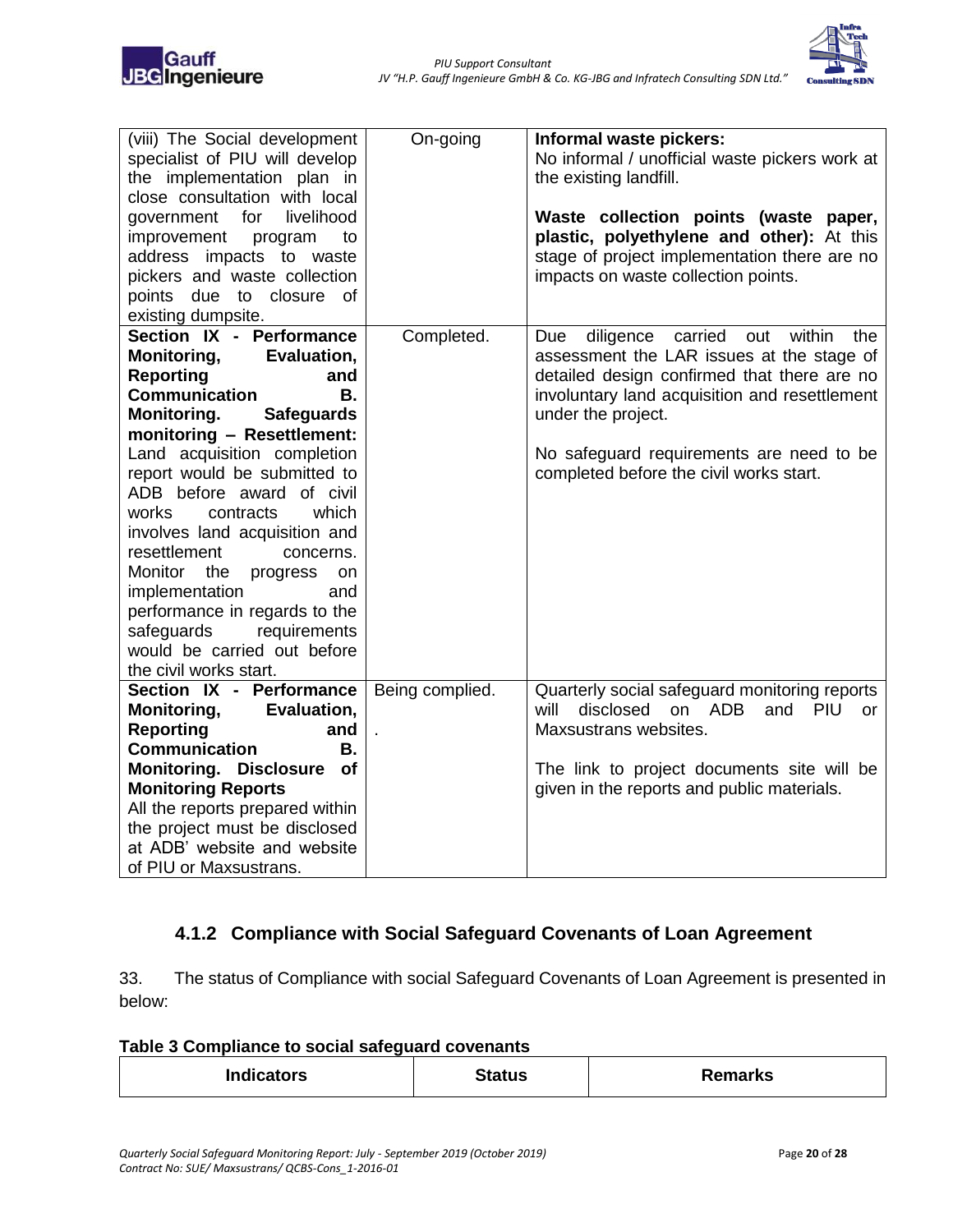



| Resettlement: The Borrower shall<br>ensure that all land and all rights-of-  | Complied        | IA ensures that all land and all rights<br>of rights-of-way required for the        |
|------------------------------------------------------------------------------|-----------------|-------------------------------------------------------------------------------------|
| way required for the project are<br>available<br>Works<br>made<br>to<br>the  |                 | project are made available.                                                         |
| accordance<br>with<br>contractor<br>in                                       |                 | The project has complied with the                                                   |
| schedule agreed under the related                                            |                 | ADB Safeguard Policy Statement                                                      |
| contract<br>and<br>all<br>Work<br>land                                       |                 | 2009, Land Code of the Republic of                                                  |
| resettlement<br>and<br>acquisition<br>activities<br>are<br>implemented<br>in |                 | Uzbekistan, Resolution of Cabinet of<br>Ministers of RUz # 97 (29 May 2006),        |
| compliance with (a) all applicable                                           |                 | Resolution of Cabinet of Ministers of                                               |
| laws and regulation of the Borrower                                          |                 | RUz # 146 (25 May 2011) and other                                                   |
| relating to land acquisition and                                             |                 | relevant laws and guidelines of the                                                 |
| involuntary resettlement, (b) the                                            |                 | Republic of Uzbekistan on the                                                       |
| involuntary<br>Resettlement                                                  |                 | safeguard issues of land acquisition                                                |
| Safeguards; and (c) all measures<br>and requirements set forth in the        |                 | and involuntary resettlement.                                                       |
| LARP, and corrective of preventative                                         |                 | Civil works are no started yet.                                                     |
| action set forth in the Social                                               |                 | Detailed design for the construction                                                |
| Monitoring Reports.<br>Safeguards                                            |                 | site is approved in October 2019.                                                   |
| Without limiting the application of the<br>Involuntary<br>Resettlement       |                 | Due to the results of detailed design                                               |
| Safeguards or the LARP, the                                                  |                 | the Due diligence of LAR impacts                                                    |
| Borrower shall<br>ensure that<br>no                                          |                 | was prepared. Assessment within                                                     |
| physical or economic displacement                                            |                 | Due Diligence showed that project                                                   |
| takes in connection with the Project                                         |                 | does not require involuntary land                                                   |
| compensation<br>other<br>until;<br>and<br>entitlements have been provided to |                 | acquisition and resettlement. The<br>lands required for the project needs           |
| affected people in accordance with                                           |                 | (30 ha for construction new landfill                                                |
| LARP; and a comprehensive income                                             |                 | and 1.2 ha for access road <sup>7</sup> ) were                                      |
| and livelihood restoration program                                           |                 | allocated from local reserve land                                                   |
| has been established in accordance                                           |                 | fund $8$ .                                                                          |
| with LARP.<br><b>Indigenous Peoples: The Borrower</b>                        | Not applicable. | $N/A$ .                                                                             |
| shall ensure that the preparation,                                           |                 |                                                                                     |
| design, construction, implementation                                         |                 | There are no groups of people maintain                                              |
| and operation of the Project and all                                         |                 | a separate cultural and social identity                                             |
| project facilities comply with (a) all                                       |                 | from the mainstream Uzbekistan society<br>that would classify them as ethnic group, |
| applicable laws and regulation of the                                        |                 | ethnic minority or indigenous people as                                             |
| Borrower relating to<br>indigenous<br>people; (b) the Indigenous people      |                 | described in ADB SPS, 2009.                                                         |
| Safeguards; and (c) all measure and                                          |                 |                                                                                     |
| requirements set forth in the IPP                                            |                 |                                                                                     |
| (indigenous peoples plan), and any                                           |                 |                                                                                     |
| corrective or preventative actions set                                       |                 |                                                                                     |
| forth in as Safeguards monitoring<br>Report.                                 |                 |                                                                                     |
|                                                                              |                 |                                                                                     |

<sup>&</sup>lt;sup>7</sup> The existing road for the operating landfill will connect to the planned access road to new landfill. The planned access road is designed to make the access to the new landfill more convenient for special transport (trucks).

 $\overline{a}$ 

<sup>8</sup> Decrees of hokimiyat on land allocation were given in previous Bi annual Social safeguard monitoring reports and Due diligence report, October 2019.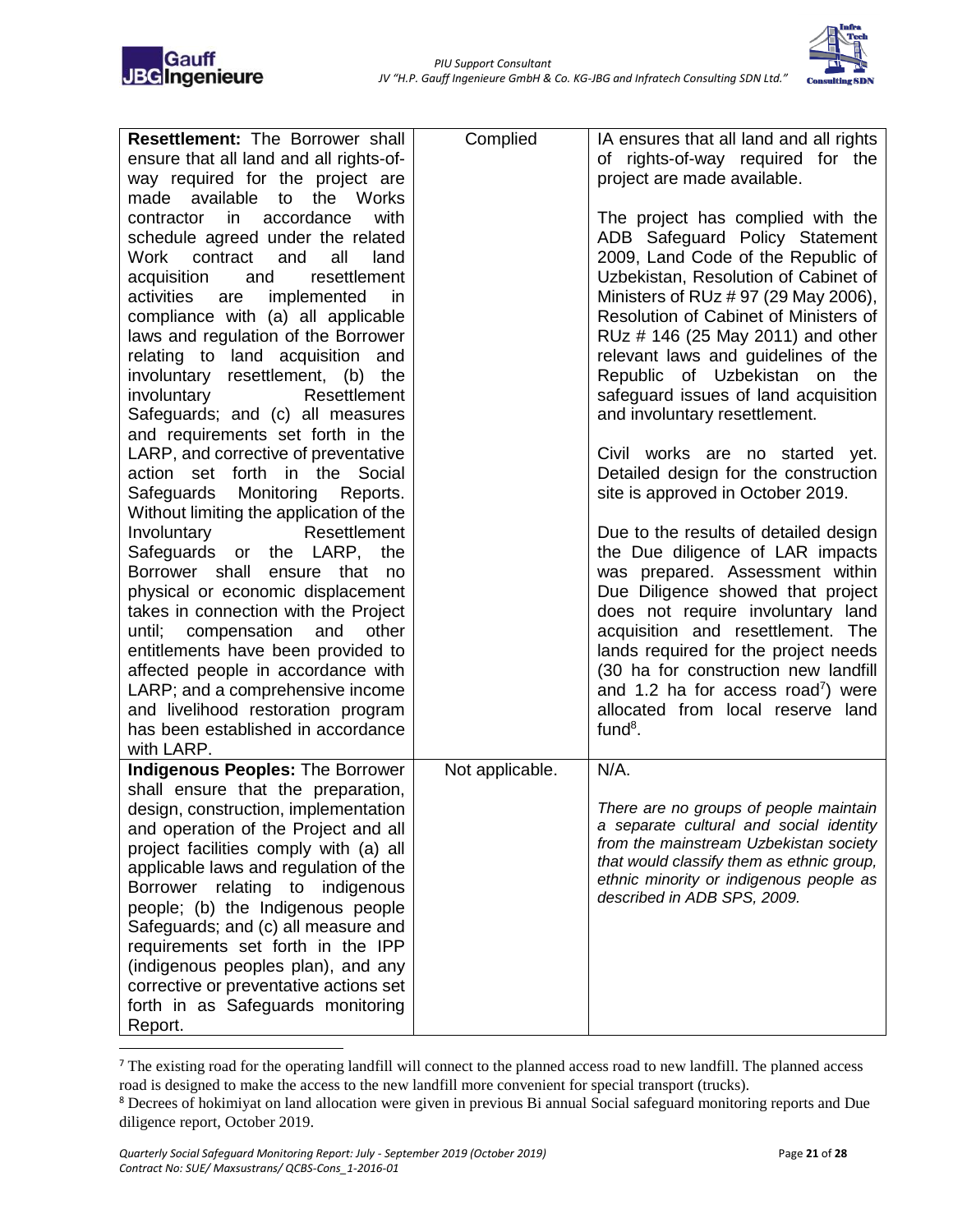

| Grievance Redress Mechanism:<br>Within 12 months after the Effective<br>Date, Borrower shall prepare a<br>redress<br>mechanism<br>grievance | Complied | Grievance redress mechanism was<br>designed within the preparation of<br>LARP in 2012. |
|---------------------------------------------------------------------------------------------------------------------------------------------|----------|----------------------------------------------------------------------------------------|
| acceptable to ADB and establish a                                                                                                           |          | IA ensures monitoring of complaints                                                    |
| special committee to receive and                                                                                                            |          | and addresses received within the                                                      |
| resolve complaints/grievance or act                                                                                                         |          | project.                                                                               |
| upon reports from stakeholders on                                                                                                           |          |                                                                                        |
| funds<br>misuse of<br>and<br>other                                                                                                          |          | During the monitoring period of July -                                                 |
| irregularities, Including grievance                                                                                                         |          | September<br>2019 there<br>are<br>no                                                   |
| due to resettlement. The special                                                                                                            |          | complaints<br>registered<br>and                                                        |
| committee shall (i) make public of the                                                                                                      |          | addresses.                                                                             |
| existence of this grievance redress                                                                                                         |          |                                                                                        |
| mechanism, (ii) review and address                                                                                                          |          |                                                                                        |
| grievance of stakeholders of the                                                                                                            |          |                                                                                        |
| Project, in relation to either Project,                                                                                                     |          |                                                                                        |
| any of the service providers, or any                                                                                                        |          |                                                                                        |
| person responsible for carrying out                                                                                                         |          |                                                                                        |
| any aspect of the project; and (iii)                                                                                                        |          |                                                                                        |
| proactively<br>and<br>constructively                                                                                                        |          |                                                                                        |
| responding them.                                                                                                                            |          |                                                                                        |
|                                                                                                                                             |          |                                                                                        |
| <b>Safeguards</b><br><b>Monitoring</b><br>and                                                                                               | On-going | Social safeguard monitoring reports                                                    |
| Reporting: The Borrower shall do                                                                                                            |          | will be prepared on quarterly basis.                                                   |
| the following: (a) submit quarterly                                                                                                         |          |                                                                                        |
| Safeguards monitoring reports to                                                                                                            |          | Any actual or potential breach of                                                      |
| disclose<br>ADB<br>and<br>relevant                                                                                                          |          | compliance with the social safeguard                                                   |
| information from such reports to                                                                                                            |          | measures and requirements will be                                                      |
| affected person promptly<br>upon                                                                                                            |          | reported to PIU and ADB.                                                               |
| submission; (b) if any unanticipated                                                                                                        |          |                                                                                        |
| social risks and impacts arise during<br>or                                                                                                 |          | Quarterly / semiannual reports on                                                      |
| implementation<br>construction,<br>operation of the Project that were not                                                                   |          | social safeguard monitoring will be<br>submitted to ADB and disclosed.                 |
| considered in the LARP, promptly                                                                                                            |          |                                                                                        |
| inform ADB or the occurrence of                                                                                                             |          |                                                                                        |
| such risks or impacts, with detailed                                                                                                        |          |                                                                                        |
| description of the event and the                                                                                                            |          |                                                                                        |
| proposed corrective action plan; (c)                                                                                                        |          |                                                                                        |
| report any actual or potential breach                                                                                                       |          |                                                                                        |
| of compliance with the measures and                                                                                                         |          |                                                                                        |
| requirements set forth in the LARP                                                                                                          |          |                                                                                        |
| promptly after becoming aware of the<br>breach.                                                                                             |          |                                                                                        |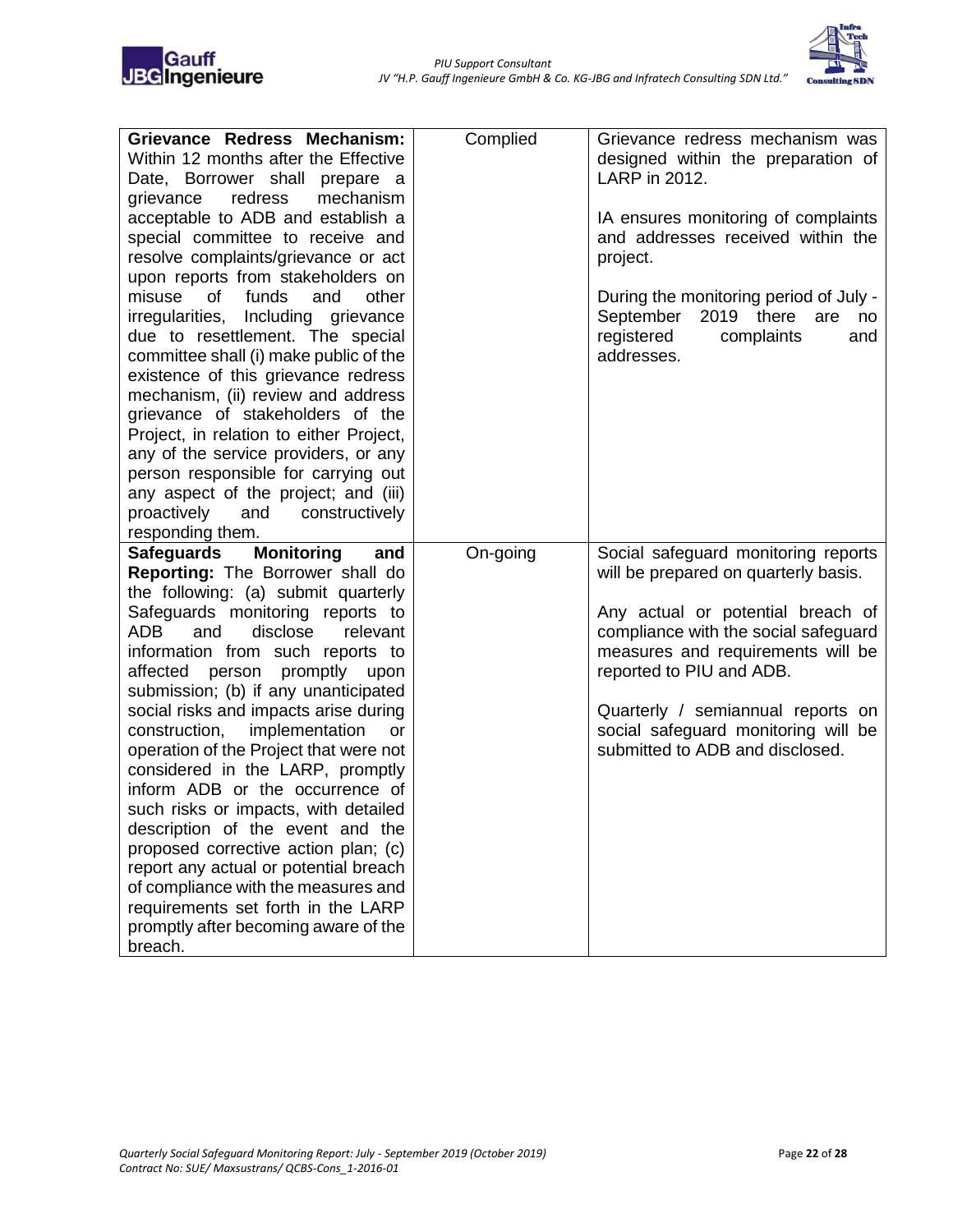<span id="page-22-0"></span>



### **5 Gender and poverty assessment**

34. **Gender and poverty assessment:** Gender action plan is prepared and submitted to ADB through semiannual report.

35. The GAP is prepared on semiannual period. As per GAP the equal role of women in the collection and processing of waste is guaranteed by SUE "Maxsustrans". In 2019, at the transfer station and the landfill site, all employees in the number of 154 people including 22 women were insured (15% are women). Women work in administrative and support staff positions. Men work at engineering and technical staff positions. According to the schedule, annual medical examination of all employees, including women, is conducted at the site.

36. Improvement of working conditions for women is carried out due to the results of social evaluation of women's need. A social evaluation of the women's needs was conducted by SUE "Maxsustrans". As a result, it was found out that women have separate office rooms; the rooms are bright, clean with air conditioning; there is a sofa for rest in the office. There is a separate toilet. No requests for additional needs from women were obtained during the social evaluation. They are satisfied with the provided working conditions for them.

37. **Ethnicity Minorities and Indigenous People:** There is no minority in the project area. Therefore, as described in ADB's SPS, 2009 no special action is required for this indicator.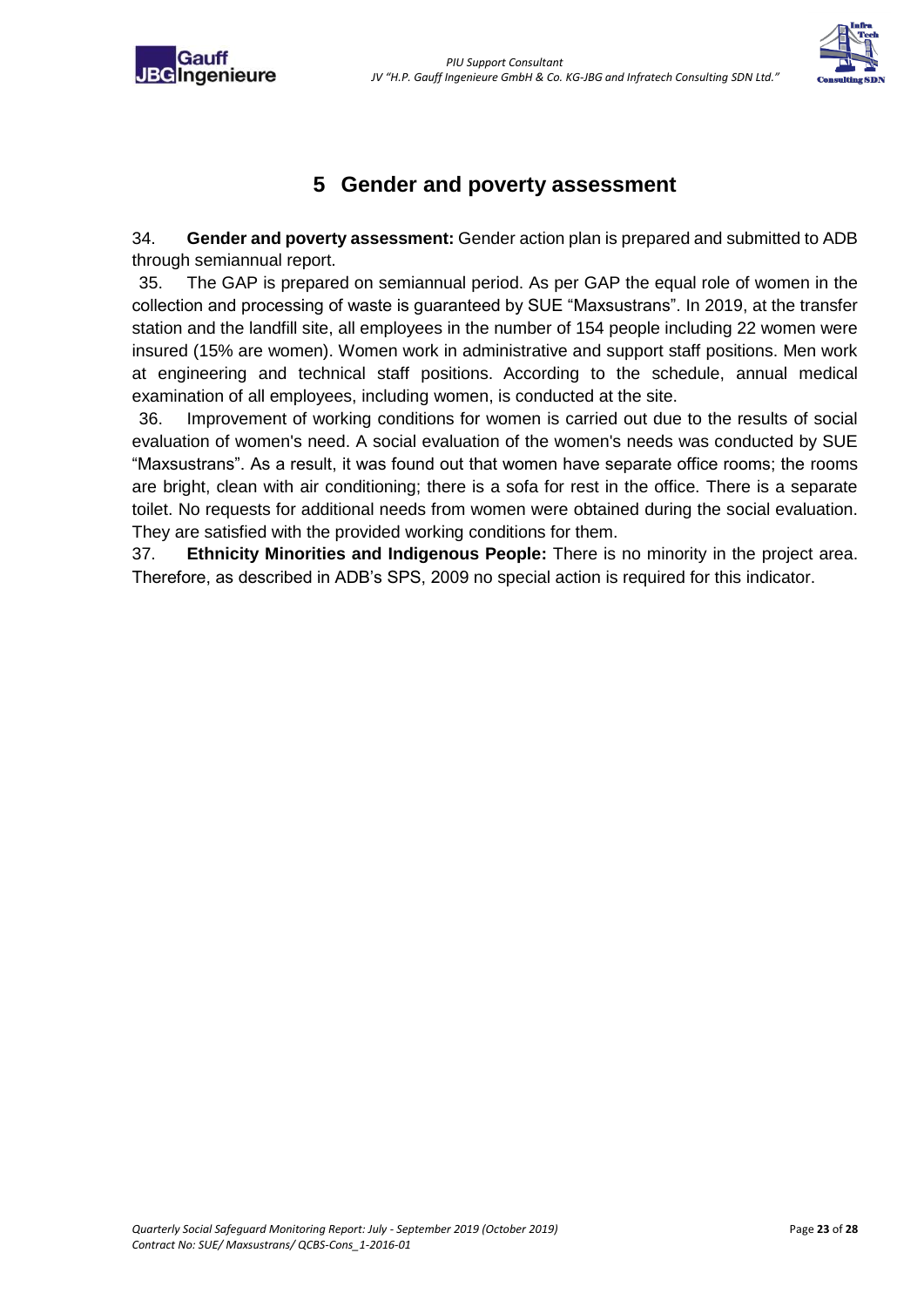<span id="page-23-0"></span>



### 38. **Redress Grievances**

39. A project-specific grievance redress mechanism (GRM) is established by the EA to provide a transparent mechanism to voice and resolve environmental concerns linked to the project. According to the Decree of President of the Republic of Uzbekistan SUE Maxsustrans established (organized) "People's Reception Room" in its each district branch in Tashkent city, including one in SUE Maxsustrans building for PIU related queries. The EA ensures that grievances and complaints are addressed in a timely and satisfactory manner to avoid any potential delays in the establishment of the project. Figure below gives the details of the grievance redress mechanism.

#### **Figure 4 Grievance Redress Mechanism\***



\* PIU – responsible person for GRM is the director of PIU, Mr. Rustam Shukurov, tel: +99871 2477923

EA is SUE Maxsustrans. The responsible person for GRM is Mr. Shukhrat Inogamov, tel: +99871 2473599, email: [maxsustrans@inbox.ru](mailto:maxsustrans@inbox.ru)

PCMU Consultant is social and resettlement specialist, Mrs. Maria Malinovskaya, tel: +99871 1508887, email: [malinovskaya@almarconsulting.org](mailto:malinovskaya@almarconsulting.org)

40. The PIU has established Grievance Redress Committee (GRC). GRC provides any APs a venue to file complaints and queries on any environmental (or social) aspect related to the project. Grievances can be submitted in writing or orally to the contractor or directly to the PIU / EA contact person. These are properly documented (i.e. indicating the date it was received, details of the complaint and complainant/s) and screened by the designated PCMU safeguard consultant for its veracity and validity. The committee has 15 to 20 days to address and come up with a resolution. Under this GRM, unsatisfied grievances may be able to appeal for a final resolution. This mechanism also does not prevent any AP to approach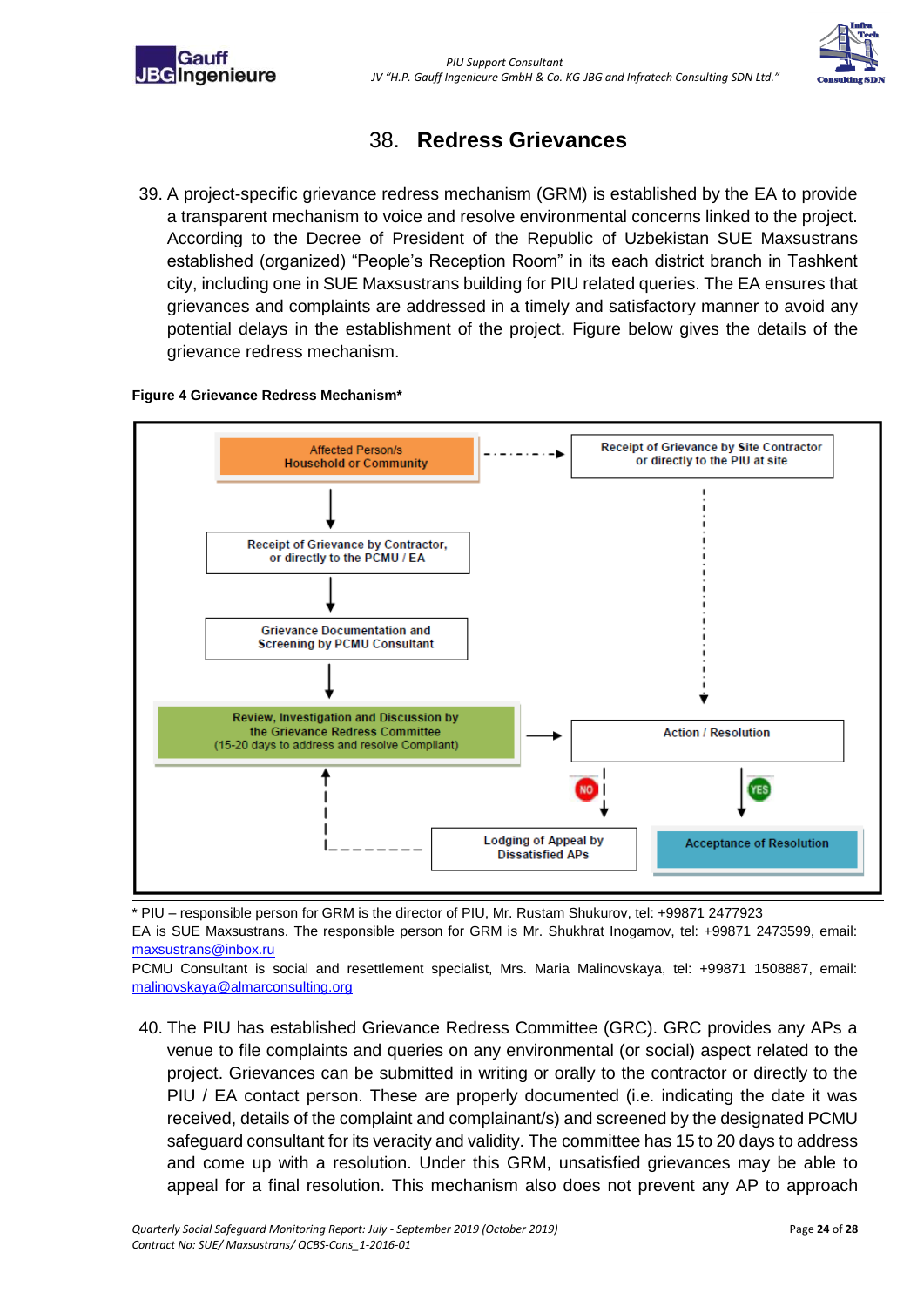



regulatory agencies to assist and resolve complaints at any stage of the process. In occasions wherein grievances are perceived by the AP to be immediate and urgent; the contractor, EHS officer and PIU on-site supervisor will provide the most accessible and practical solution for a quick resolution of grievances. Such grievances and respective resolutions submitted to the PIU for proper documentation. The PIU contact person is responsible for recording the complaint, the step taken to address grievance, minute of the meetings and preparation of a report for each complaint. Records is kept by the PIU of all grievances received including contact details of AP, date the complaint waste received, nature of grievance, agreed remedial / corrective action and the date this was implemented, and the final outcome in Complaints Log Book kept at the PIU office.

- 41. The complaint handling process will be reported to ADB through semi-annual reports. The PIU safeguard consultant will periodically review and record the efficiency and effectiveness of the GRM highlighting the project's ability to prevent and address grievances.
- 42. In period of July September 2019 Consultant contacted with the representatives of regional and district khokimiyat of the project area to obtain information on complaints. No complaints / addresses are received during current report preparation. Consultant will continue monitoring of complains under the project at further stage of project implementation to ensure the proper and timely address any complains under the project.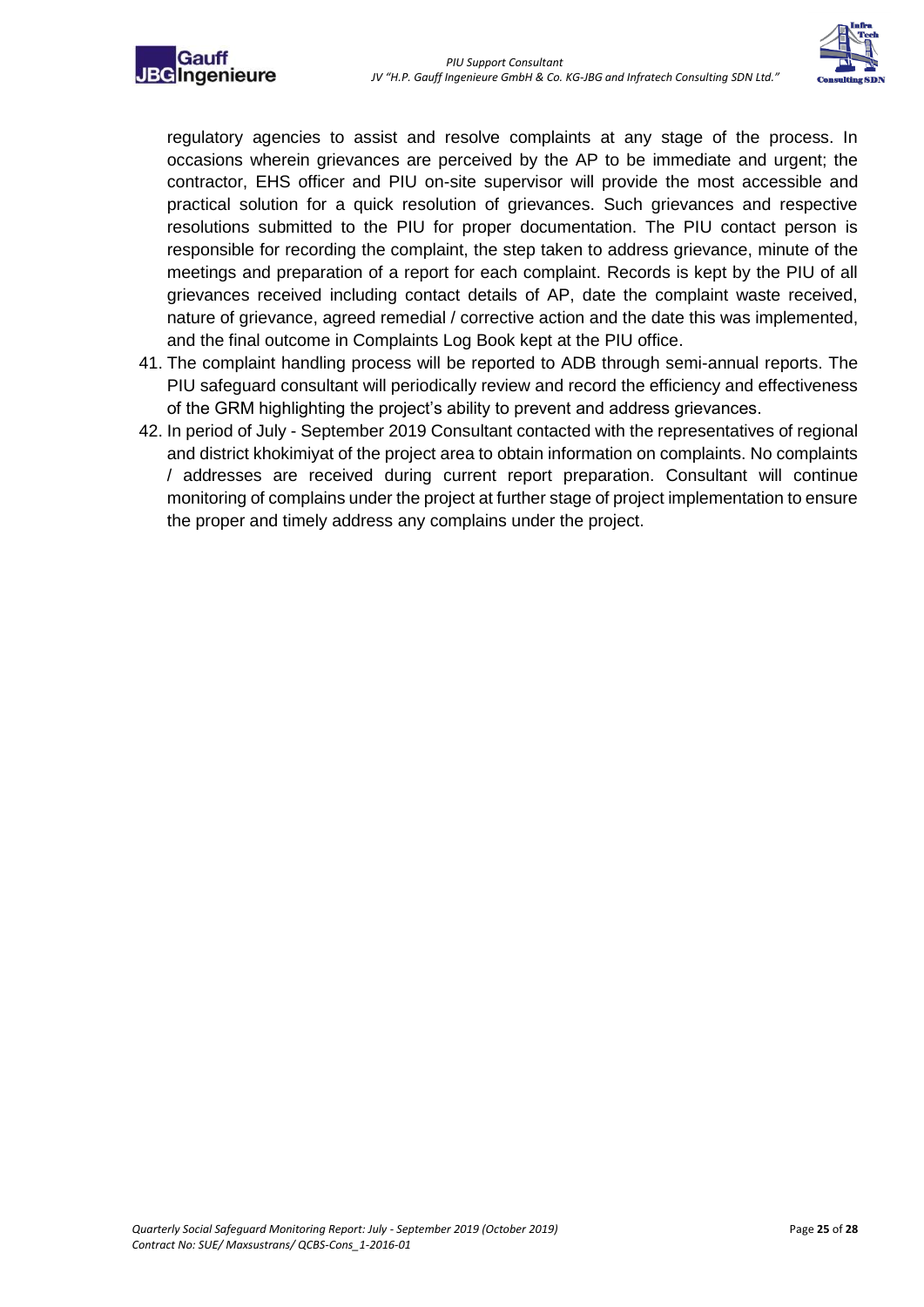<span id="page-25-0"></span>



### **6 Public Awareness and Consultations**

43. Consultant conducted public consultations with project stakeholders and persons involved into the project implementation within Due Diligence. Public consultations were conducted in October 2019. The information on conducted public consultations presented in Due Diligence report (October 2019).

44. The key issues discussed during the public consultations are the following:

- Period of construction. Expected start: First quarter of 2020;
- Order of selection of contractor for construction works after evaluation, expected December 2019;
- Order of closure of existing landfill;
- Power supply of the construction works; local power network and generators;
- Impact from construction work of agricultural lands and roads. It is expected that all the construction works will be carried out inside the allocated lands for project needs.

45. The meaningful consultations will be conducted with people living along the project corridor at the construction stage to discuss the project progress and analyze any complaints within Grievance Redress Process.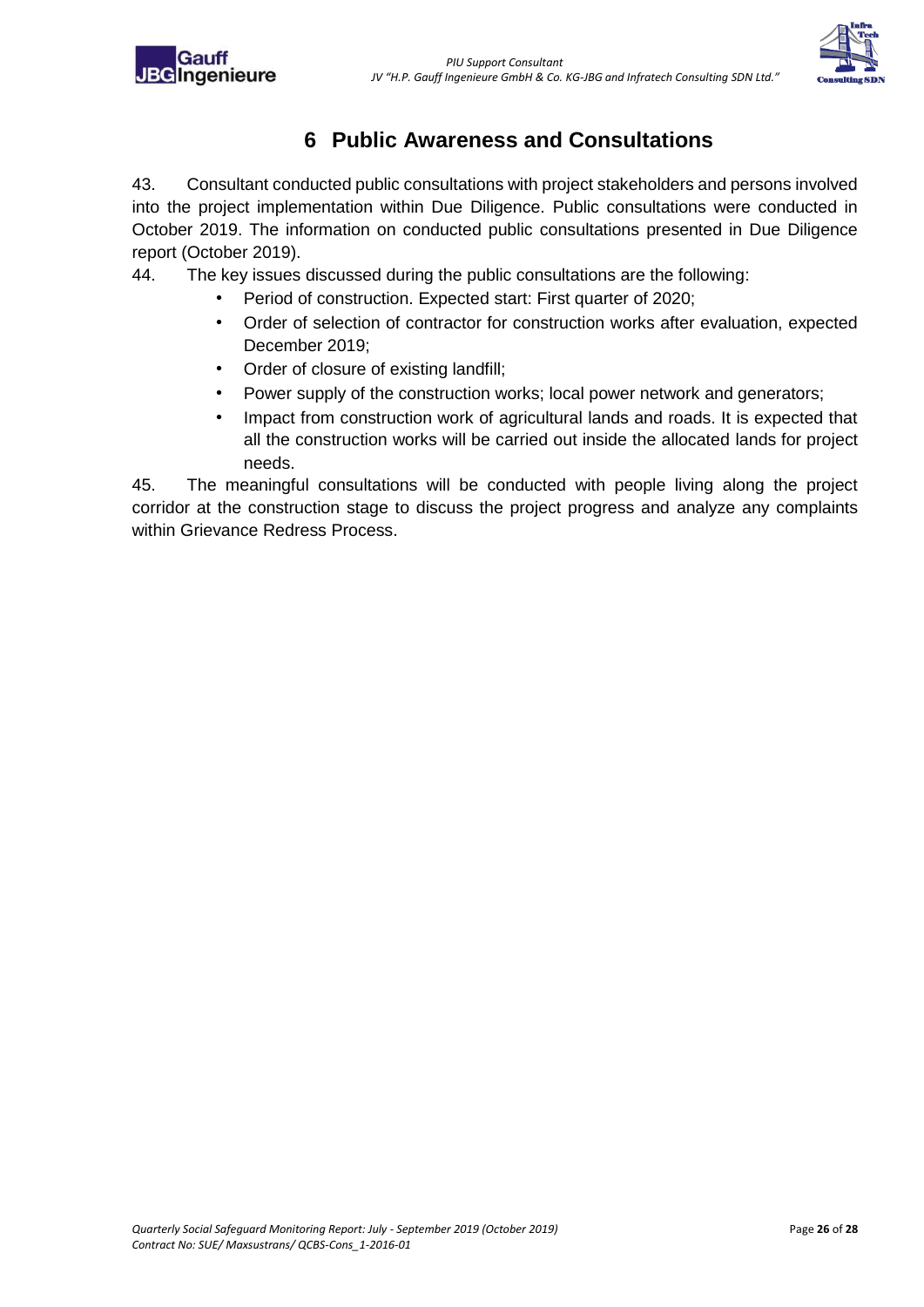

## **7 Conclusion**

<span id="page-26-0"></span>46. Consultant carries out quarterly monitoring for the period of July - September 2019. The detailed design is completed and approved in October 2019.

47. Project requires 30 ha allocated in 2018 and 1.2 ha additionally required for construction of access road allocated in 2019. All the allocated lands are given from local reserve land fund. Due Diligence for LAR issues is completed in October 2019. DD carried out to make assessment and confirm that the project implementation will not require land acquisition and involuntary resettlement. Results of DD showed that the project does not require LA and IR.

48. Implementation of project is complied with the social safeguards requirements of loan agreements and PAM. At this period no civil works are started yet. The planned period for start of construction works is the first quarter of 2020.

49. Table below presents the implementing schedule of the project:

| <b>Step</b>    | <b>Action</b>                                                        | <b>Responsibility</b>                                                                                 | <b>Timing</b>                                                                                      |
|----------------|----------------------------------------------------------------------|-------------------------------------------------------------------------------------------------------|----------------------------------------------------------------------------------------------------|
| A)             | Detailed design of the project                                       | EA / IA, PIU, Mahsustrans,<br>Tashkent City Government,<br><b>Construction Supervision</b><br>Company | December 2018 August<br>2019                                                                       |
| 1              | Topographic mapping and develop<br>general layout                    | EA / IA, PIU, Mahsustrans,<br><b>Construction Supervision</b><br>Company                              | December 2018- February<br>2019                                                                    |
| $\overline{2}$ | Detailed Engineering Design of<br><b>Dumpsite Closure</b>            | EA / IA, PIU, Mahsustrans,<br><b>Construction Supervision</b><br>Company                              | February - April 2019                                                                              |
| 3              | <b>Final Design Documents</b>                                        | EA / IA, PIU, Mahsustrans,<br><b>Construction Supervision</b><br>Company                              | August - October 2019                                                                              |
| B)             | <b>Civil Works</b>                                                   | EA / IA, PIU, Mahsustrans,<br><b>Construction Supervision</b><br>Company                              | 18 months<br>Start of construction works<br>planned for the first quarter<br>of 2020               |
| C)             | <b>LARP</b>                                                          |                                                                                                       |                                                                                                    |
| 1.             | <b>Updating LARP</b>                                                 | PIU                                                                                                   | Due Diligence report is<br>completed in October 2019                                               |
| 2.             | <b>LARP</b> Implementation                                           | PIU                                                                                                   | Not applicable /<br>No project impacts                                                             |
| 3.             | Public consultation and information<br>sharing on project activities | PIU                                                                                                   | October 2019<br>Additional consultations<br>before start of construction<br>works<br>(if required) |